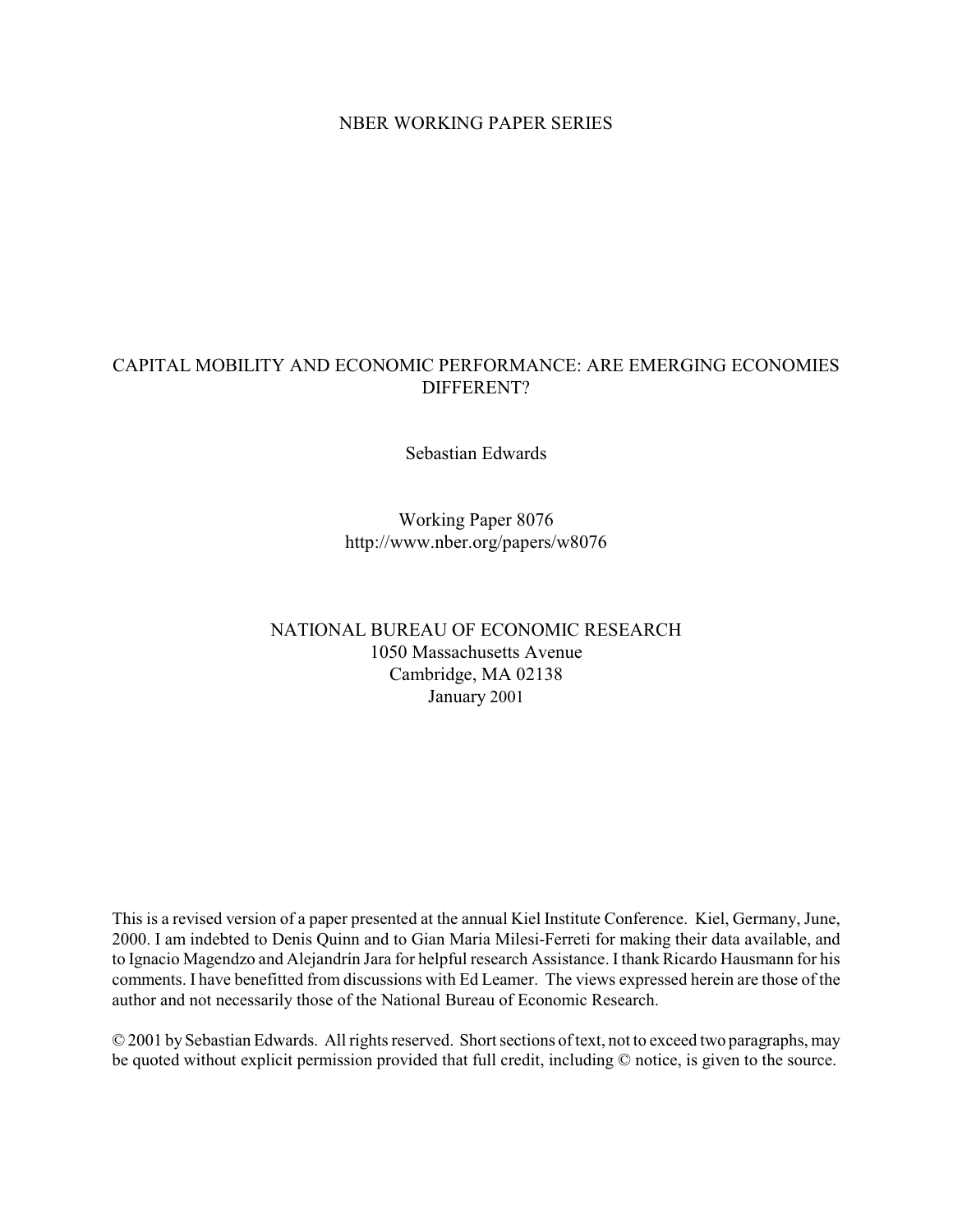Capital Mobility and Economic Performance: Are Emerging Economies Different? Sebastian Edwards NBER Working Paper No. 8076 January 2001 JEL No. F1, F3, O4

### **ABSTRACT**

In this paper I use a new cross-country data set to investigate the effects of capital mobility on economic growth. The new indicator of capital mobility used in this analysis is superior to previously used indexes in two respects:  $(1)$  It allows for intermediate situations, where a country's capital account is semi-open; and (2) it is available for two different periods in time. The results obtained suggest that, after controlling for other variables (including aggregate investment), countries with a more open capital account have outperformed countries that have restricted capital mobility. There is also evidence, however, suggesting that an open capital account positively affects growth only after a country has achieved a certain degree of economic development. This provides support to the view that there is an optimal sequencing for capital account liberalization.

Sebastian Edwards UCLA Anderson Graduate School of Business 110 Westwood Plaza, Suite C508 Box 951481 Los Angeles, CA 90095-1481 and NBER  $sebastian.eduwards@anderson.ucla.edu$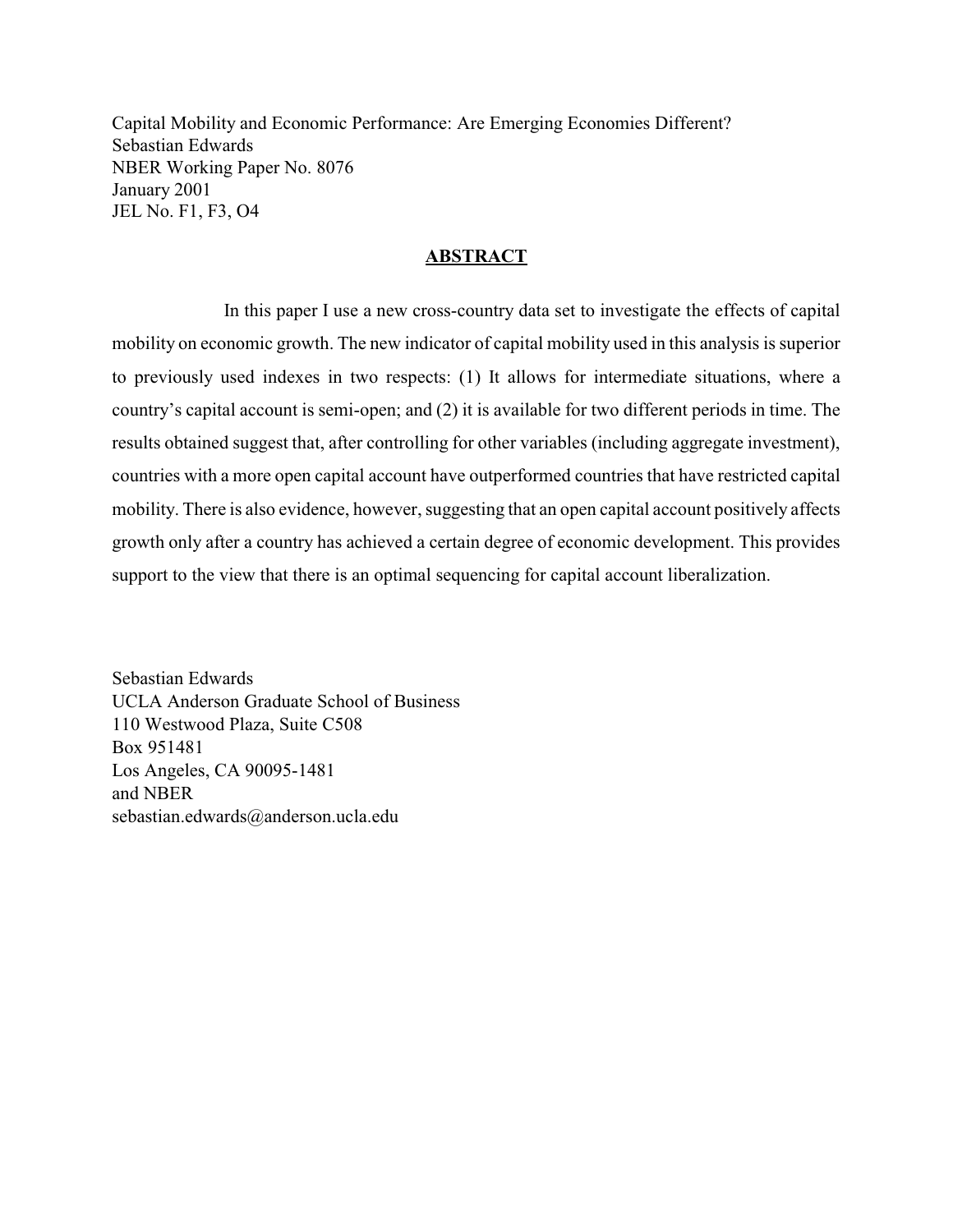#### **I. Introduction**

Political opposition to "globalization" has grown rapidly during the last few years. Protesters in Seattle, Washington D.C. and other cities around the world have rallied against the alleged evils of an increasingly interconnected world economy, and of the socalled "Washington Consensus."

The opening of domestic capital markets to foreigners is, perhaps, the most reviled aspect of this "consensus." In rejecting a higher degree of capital mobility across countries, the anti-globalization activists and protesters are not alone. Indeed, a number of academics have argued that the free(er) mobility of private capital during the 1990s was behind the succession of crises that the emerging markets experienced during that decade. According to this view, increased capital mobility inflicts many costs and generates (very) limited benefits to the emerging nations. It has been argued that, since emerging markets lack modern financial institutions, they are particularly vulnerable to the volatility of global financial markets. This vulnerability, the story goes, will be higher in countries with a more open capital account. Moreover, many global-skeptics have argued that there is no evidence supporting the view that a higher degree of capital mobility has a positive impact on economic growth in the emerging economies (Rodrik 1998).

Surprisingly, the debate on the effects of capital mobility on economic performance has been characterized by a very limited number of empirical analyses. Some exceptions are Rodrik (1998), Klein and Olivei (1999), Quinn (1997) and Reisen and Soto (2000). The purpose of this paper is to analyze empirically the relationship between economic performance and capital mobility in the world economy. I am particularly interested in understanding two related issues: First, is there any evidence, at the cross country level, that higher capital mobility is associated (after controlling for other factors) with higher growth? And, second, is the relationship between capital mobility and growth different for emerging and advanced countries? The paper is organized as follows: Section I is the introduction. In section II I provide an analysis of the magnitude, importance, composition and other characteristics of capital flows in the world economy between 1975and 1997. In section III I deal with measurement problems. I argue that the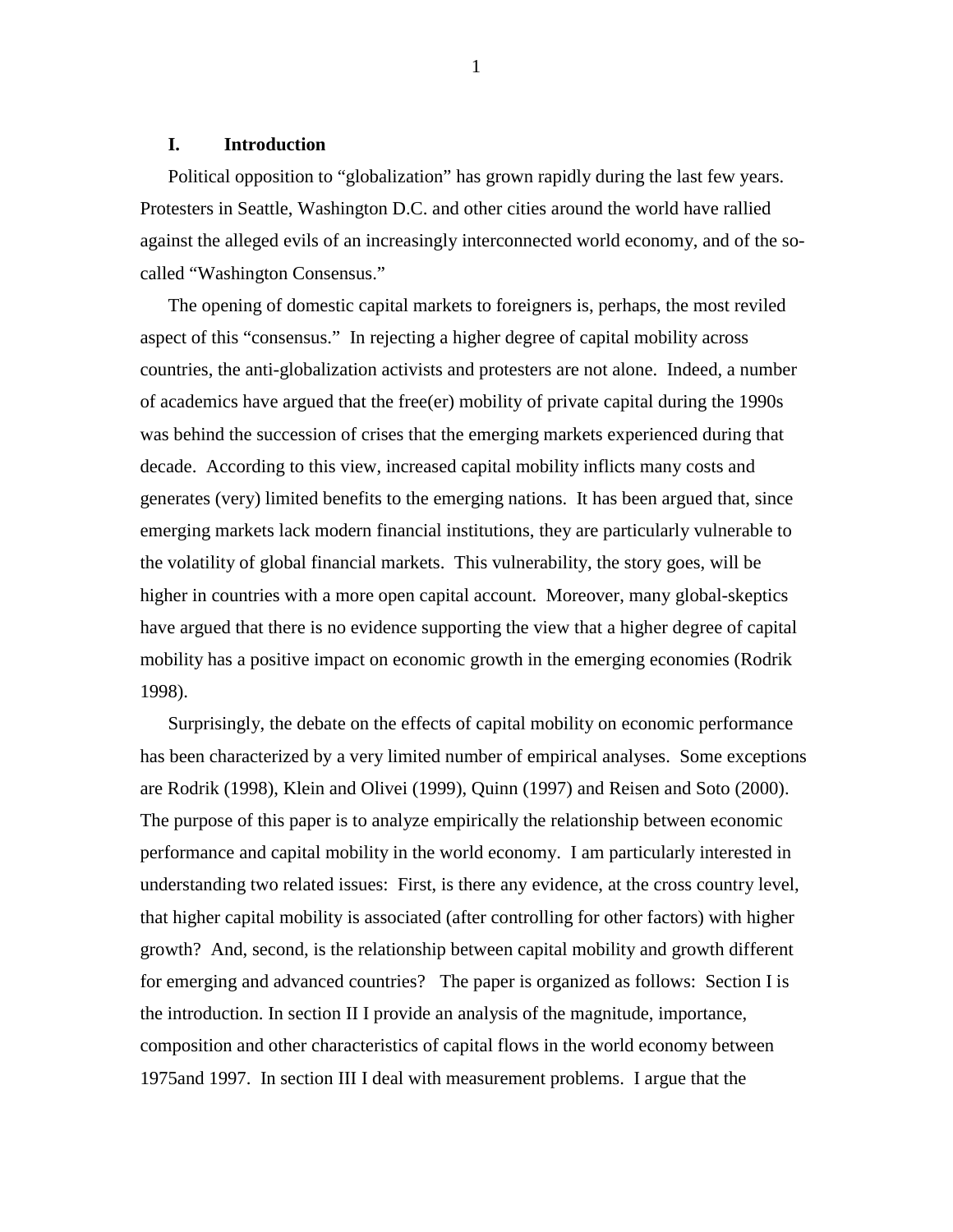complications associate to the measurement the actual, as opposed to legal, degree of capital mobility makes the analysis of the connection between capital mobility and growth particularly difficult. In this section I discuss the properties of various measures on the degree of capital mobility recently constructed by a number of analysts. In section IV I report the results from a series of cross-country regressions on economic performance. I focus on two independent variables – GDP growth, and total factor productivity growth – and I control for the standard variables, including human capital and the initial degree of economic development. Finally, section IV is the conclusions.

#### **II. Capital Flows in the World Economy During 1975-1997**

In this section I focus on the behavior of capital flows in the world economy during the last two decades. The main objective of this analysis is to unearth regularities, and to detect differences across groups of countries. I consider six groups of countries, that correspond to the IMF's *International Financial Statistics* classification: (1) Industrial, (2) African, (3) Asian, (4) Non-industrial European, (5) Middle East and (6) Western Hemisphere or Latin America and the Caribbean. In addition, I make a distinction between three type of capital flows: (1) Foreign direct investment (FDI); (2) debt flows, including debt to banks and bonds purchased by foreigners; and (3) other type of flows, mostly portfolio equity flows.

In Tables 1 through 5 I summarize the behavior of capital flows to these six regions during the period under study. I provide data on averages, medians, standard deviations and coefficients of variation for the volumes of flows relative to  $GDP<sup>1</sup>$  While Table 1 contains data for the complete period, Tables 2 through 4 present data for each category of capital flows – debt, FDI, equities and total flows – for three different subperiods: The first period is 1975-82, and corresponds to the years prior to the debt crisis of 1982. The second subperiod is 1983-89, and corresponds to the years when most emerging countries had difficulties attracting foreign capital. The final subperiod is 1990-97, a period when private capital flew, once again, into the emerging economies. This period also corresponds to the initiation of market-oriented reforms in most regions in the world, including the former communist nations.

 $\overline{a}$ 

<sup>1</sup> These data have been constructed as differences in stocks. The raw data comes from the World Bank.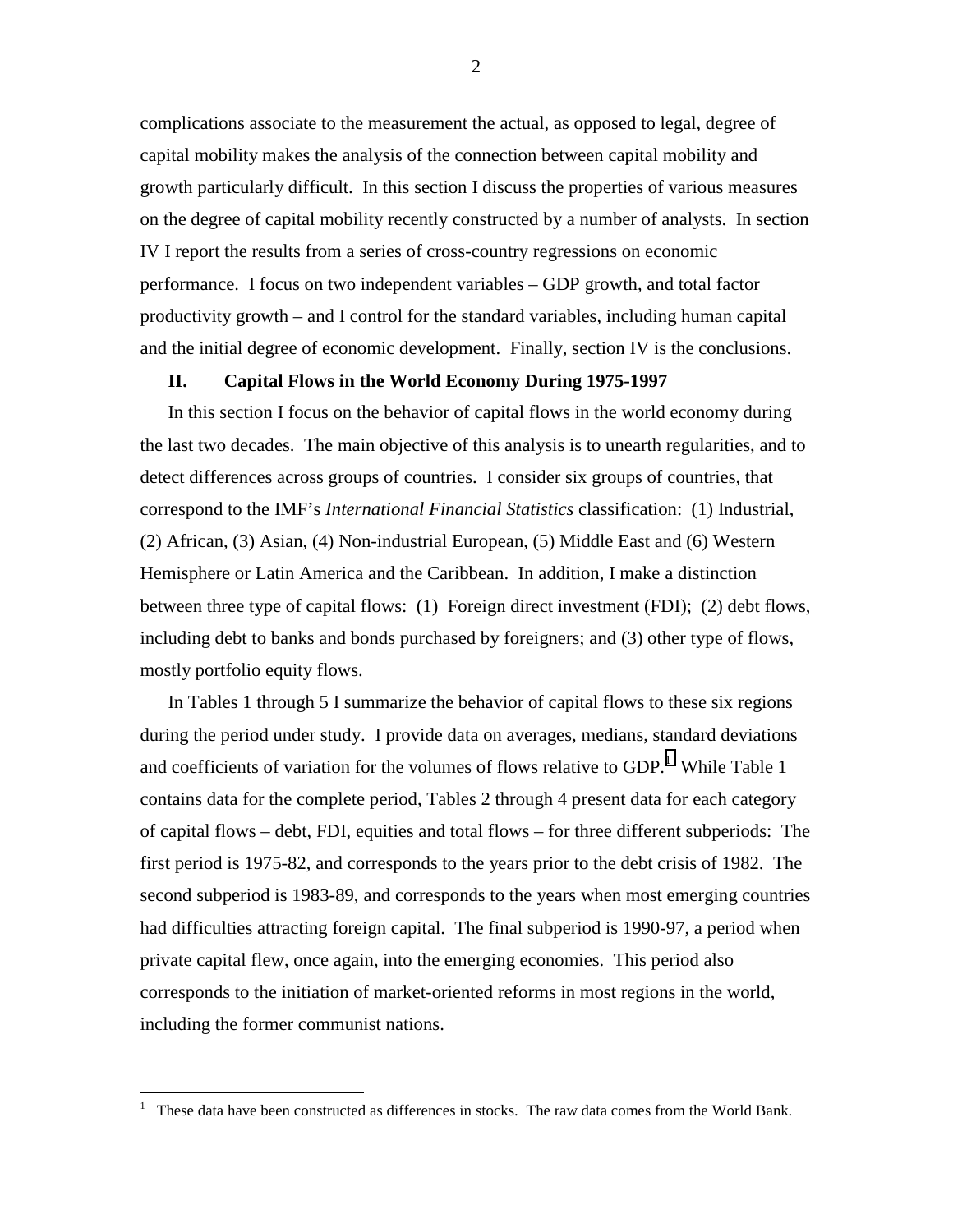Visual inspection of Tables 1 through 5 suggests that capital flows have behaved differently across categories, regions and periods. Flows appear to have been more volatile in the emerging economies and in particular in Africa. These tables also capture the slowdown in flows in the period 1983-89, when most of the emerging world was battling the consequences of the debt crisis, and the resumption of capital flows in the 1990s, including the surge of portfolio flows. It is also apparent from these figures that Africa has been lagging behind other emerging nations in most capital flows categories.

In order to test formally whether capital flows behaved differently across countries, I estimated a series of non parametric Kruskal-Wallis  $\chi^2$  tests on the equality of the distribution of capital flows in each of the five emerging market regions and the industrial countries. The null hypothesis is that the data from the industrial nations and from each of the emerging regions have been drawn from the same population. The Kruskal-Wallis  $\chi^2$  test is computed as:

(1) 
$$
K = \{ [12/\ n(n+1)] \sum (R_j^2/n_j) \} - 3(n+1),
$$

where n is the sample size for the j group  $(j = 1,...m)$ , n is the sum of the n is, R<sub>i</sub> is the sum of the ranks j group, and the sum  $\Sigma$  runs from j=1 to j=m.

The results are reported in Table 6. As may be seen, these tests clearly indicate that capital flows have behaved differently in emerging markets (as a group), and in the industrial countries. With the exception of FDI in the 1975-82 period, the  $\chi^2$  test statistic is larger than the critical value, for every type of flow and for every subperiod considered in this study. The more detailed analysis by region reveals that in most subperiods and for most regions the hypothesis of equality of distribution is rejected strongly. In the case of Africa the  $\chi^2$  test statistics are particularly large, and are highly significant in 15 out of sixteen cases. During the more recent 1990-97 period the  $\chi^2$  test statistic is below the critical value for FDI flows to Asia, Europe and Western Hemisphere; it is also below its critical value for equity flows into Europe. In spite of these few instances of  $\chi^2$  test statistics below the critical value, the overall picture that emerges from Table 6 indicates, quite strongly, that when it comes to capital flows (relative to GDP) to the emerging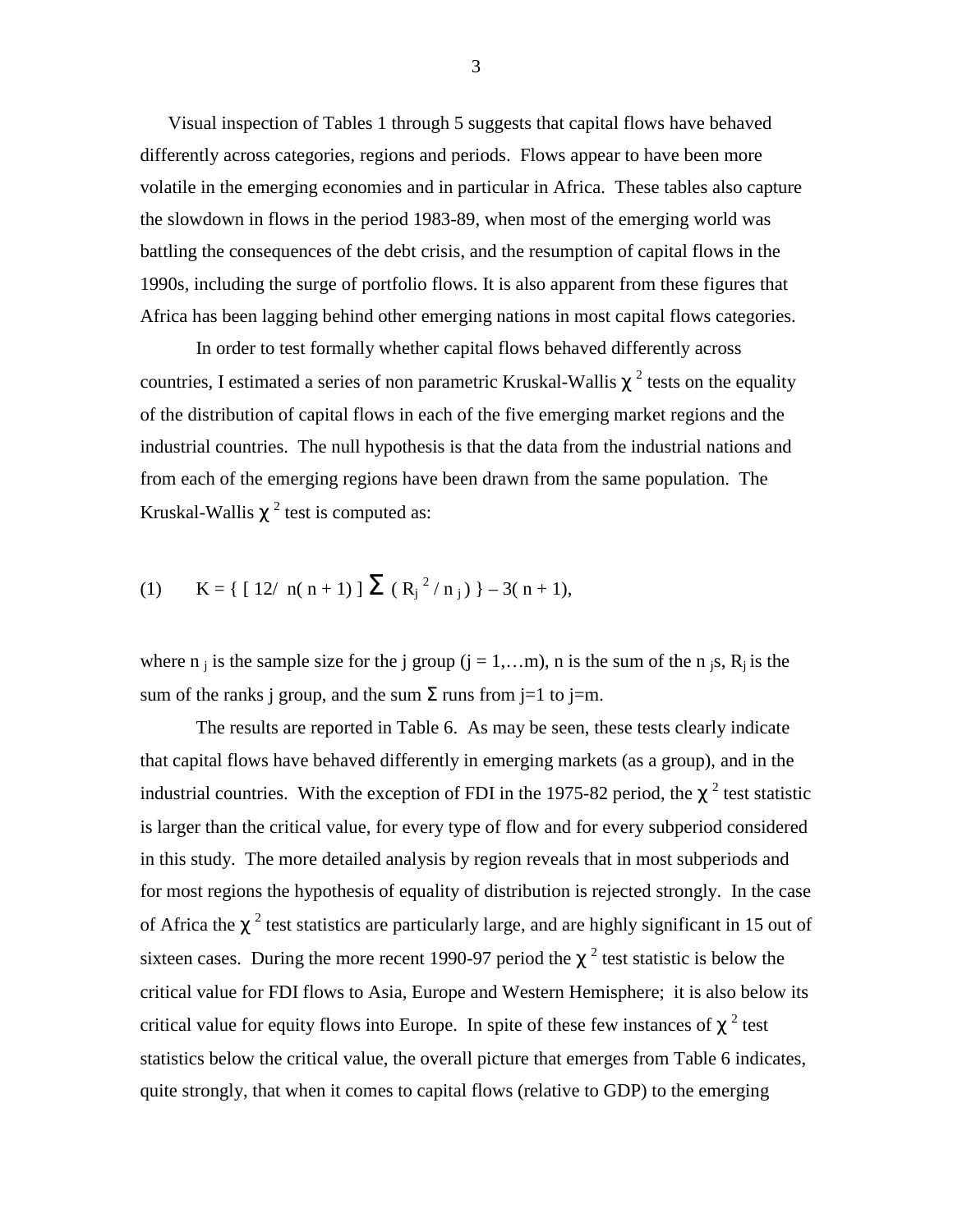markets – both as a broad group and as regional aggregates -- have indeed been different than capital flows to the industrial nations.

# **III. Measuring the Extent of Capital Mobility in Emerging and Advanced Economies**

During most of the last 50 years the vast majority of what we today call emerging nations severely controlled international capital movements. This was done through a variety of means, including taxes, administrative restrictions and outright prohibitions. It has only been in the last decade or so that serious consideration has been given to the opening of the capital account in less advanced nations. Many analysts have associated the proposals to free capital mobility with the policy dictates of the so-called *"Washington Consensus."* Williamson's (1994) original article on the Washington Consensus, however, says very little about the opening of the capital account. What it does say, however, is that the reform policies favored by the multilaterals included encouraging foreign direct investment and the liberalization of domestic capital markets.

Legally speaking -- and as the IMF documented year after year --, during most of the post World War II era the vast majority of the emerging countries had a closed capital account. From an economic point of view, however, what matters is not the *legal* degree of capital restrictions, but the actual or "true" degree of capital mobility. There is ample historical evidence suggesting that there have been significant discrepancies between the legal and the actual degree of capital controls. In countries with severe impediments to capital mobility -- including countries that have banned capital movement --, it does not take a long time for the private sector to find ways to get around the restrictions. The most common mechanisms have been the overinvoicing of imports and underinvoicing of exports. The massive volumes of capital flight that took place in Latin America in the wake of the 1982 debt crisis clearly showed that, when faced with the "appropriate" incentives, the public can be extremely creative in finding ways to move capital internationally.

#### *III. 1 Previous Measurement Attempts*

Measuring the "true" degree of capital mobility is not easy, and is still subject to considerable debate. In two early studies Harberger (1978, 1980) argued that the effective degree of integration of capital markets should be measured by the convergence of private rates of return to capital across countries. He used national accounts data for a number of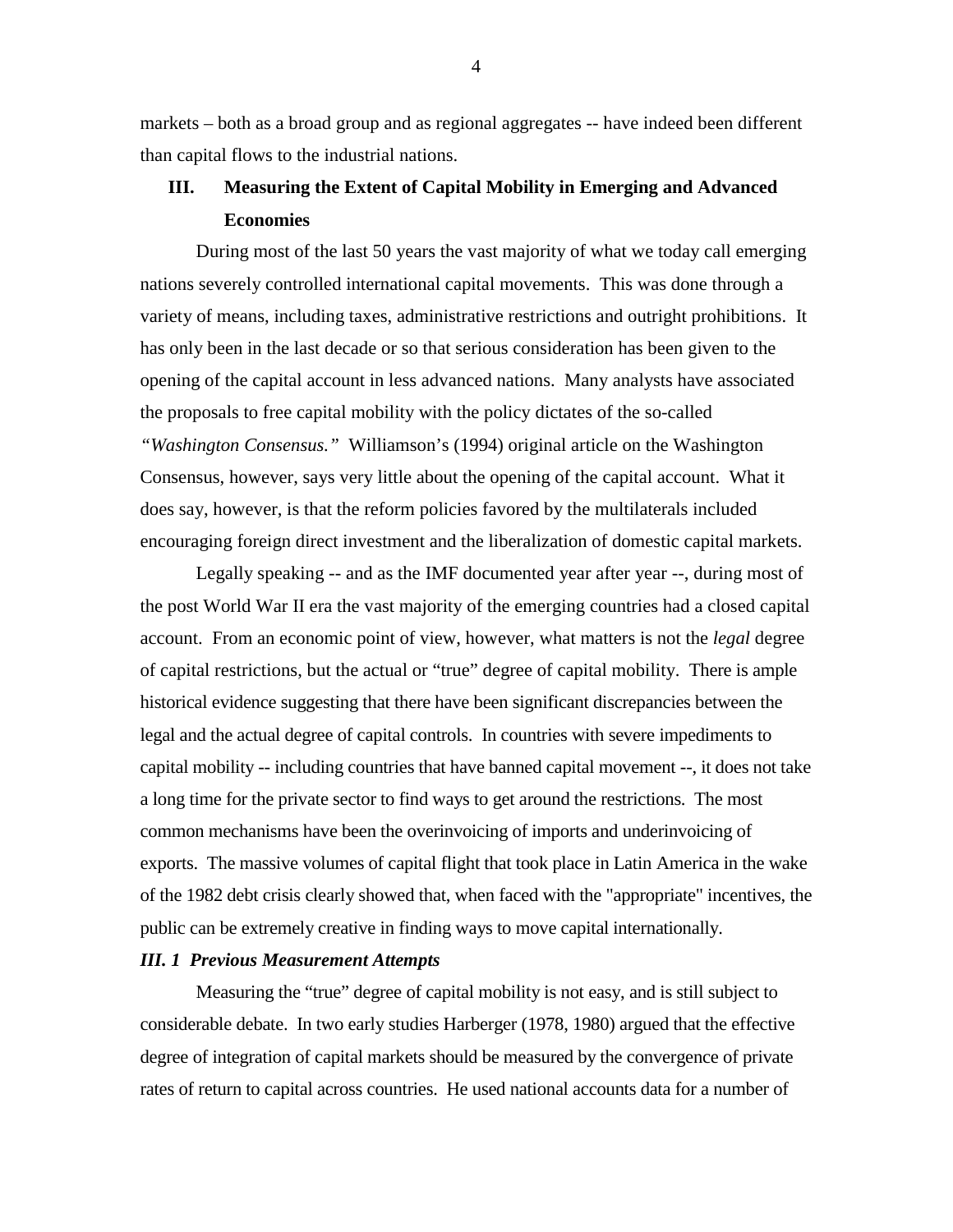countries -- including eleven Latin American countries -- to estimate rates of return to private capital, and found out that these were significantly similar. More importantly, he found that these private rates of return were independent of national capital-labor ratios. Harberger interpreted these findings as supporting the view that capital markets are significantly more integrated than what a simple analysis of legal restrictions would suggest.

In an effort to measure the "true" degree of capital mobility, Feldstein and Horioka (1980) analyzed the behavior of savings and investments in a number of countries. They argue that if there is perfect capital mobility, changes in savings and investments will be uncorrelated in a specific country. Using a data set for 16 OECD countries they found that savings and investment ratios were highly positively correlated, and concluded that these results strongly supported the presumption that *long term* capital was subject to significant impediments. Frankel (1989) applied the Feldstein-Horioka test to a large number of countries during the 1980s, including a number of Latin American nations. His results corroborated those obtained by the original study, indicating that savings and investment have been significantly positively correlated in most countries. Montiel (1994) estimated a series of Feldstein-Harioka equations for emerging countries. He argues that the estimated regression coefficient for the industrial countries could be used as a benchmark for evaluating whether a particular country's capital account is open or not. After analyzing a number of studies he concludes that a saving ratio regression coefficient of 0.6 provides an adequate benchmark: if a country regression coefficient exceeds 0.6, it can be classified as having a "closed" capital account; if the coefficient is lower than 0.6 the country has a rather high degree of capital mobility. Using this procedure he concludes that many emerging nations have exhibited a remarkable degree of capital mobility – that is, much larger than what an analysis of legal restrictions would suggest.

In a series of studies Edwards (1985, 1988) and Edwards and Khan (1985) argued that time series on domestic and international interest rates could be used to assess the degree of openness of the capital account (see also Montiel 1994). The application of this model to the cases of a number of countries (Brazil, Colombia, Chile) confirmed the results that, in general, the actual degree of capital mobility is greater than what the legal restrictions approach suggests. Haque and Montiel (1991), Reisen and Yeches (1991) and Dooley (1995) have provided expansions of this model that allow for the estimation of the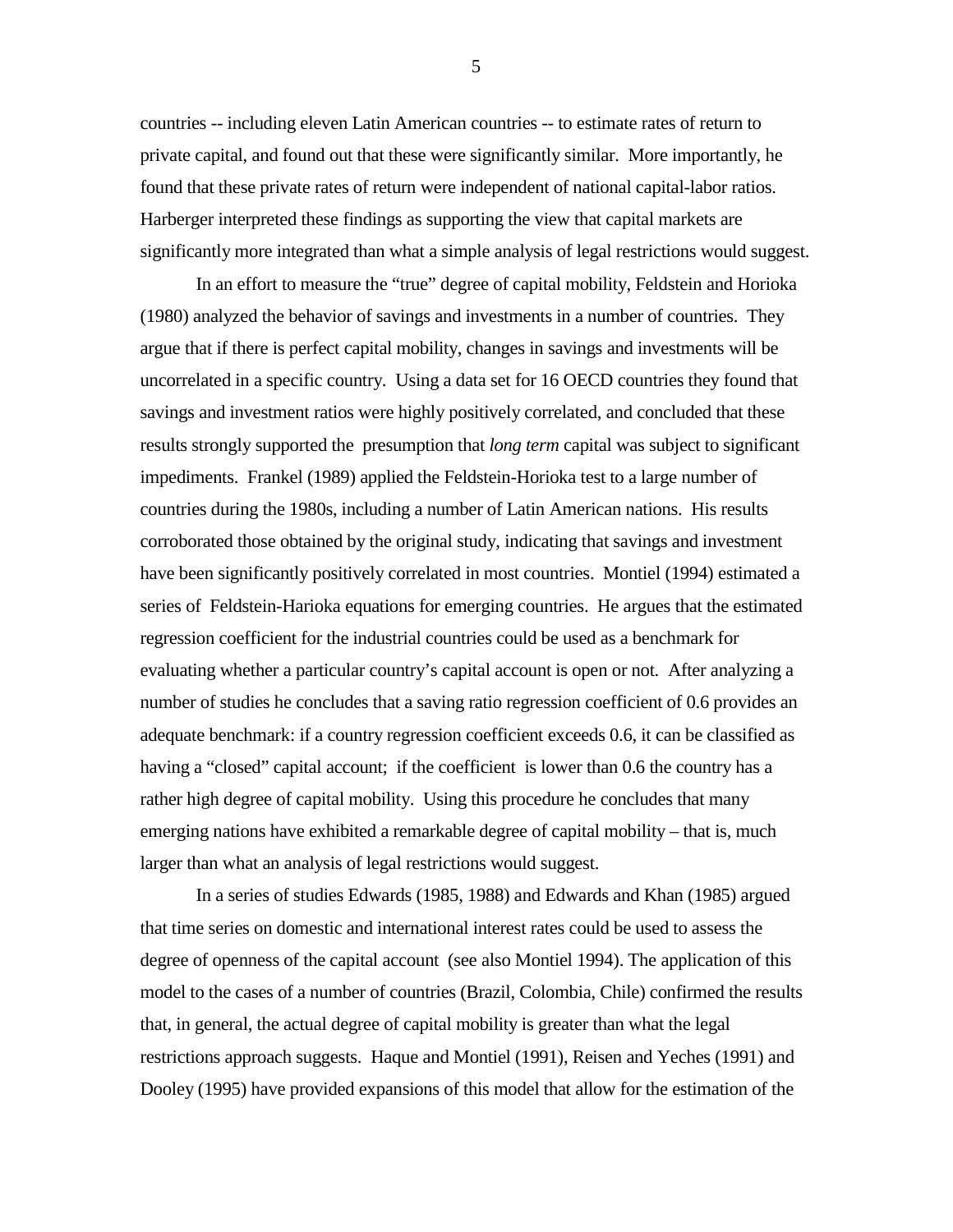degree of capital mobility even in cases when there are not enough data on domestic interest rates, and when there are changes in the degree of capital mobility through time. Their results once again indicate that in most Latin American countries "true" capital mobility has historically exceeded "legal" extent of capital mobility. Dooley et al (1997) have developed a model that recognizes the costs of undertaking disguised capital inflows. The model is estimated using a Kalman filter technique for three countries, including Mexico. The results suggest that Mexico, the Philippines and Korea experienced a very significant increase in the degree of capital mobility between 1977 and 1989.

More recently, some authors have used information contained in the International Monetary Fund's *Exchange Rate and Monetary Arrangements* to construct indexes on capital controls for panels of countries. Alesina, Grilli and Milesi-Ferreti (1994), for example, constructed a dummy variable index of capital controls. This indicator -- which takes a value of one when according to the IMF capital controls are in place and zero otherwise -- was then used to analyze some of the political forces behind the imposition of capital restrictions in a score of countries. Rodrik (1998) used a similar index to investigate the effects of capital controls on growth, inflation and investment between 1979 and 1989. His results suggest that, after controlling for other variables, capital restrictions have no significant effects on macroeconomic performance. Klein and Olivei (1999) used the IMF's *Exchange Rate and Monetary Arrangements* data to construct an index of capital mobility. The index is defined as the number of years in the period 1986 and 1995 that, according to the IMF, the country in question has had an open capital account.<sup>2</sup> In contrast to Rodrik, their analysis suggests that countries with a more open capital account have performed better than those that restrict capital mobility.

An important limitation of these IMF-based indexes, however, is that they are extremely general and do not distinguish between different intensities of capital restrictions. Moreover, they fail to distinguish between the type of flow that is being restricted, and they ignore the fact that, as discussed above, legal restrictions are frequently circumvented. For example, according to this IMF-based indicator, Chile, Mexico and Brazil were subject to the same degree of capital controls in 1992-1994. In reality, however, the three cases were

 $\frac{1}{2}$  Milner (1996), Leblang (1996) and Razin and Rose (1994) have also used indicators based on the IMF binary classification of openness.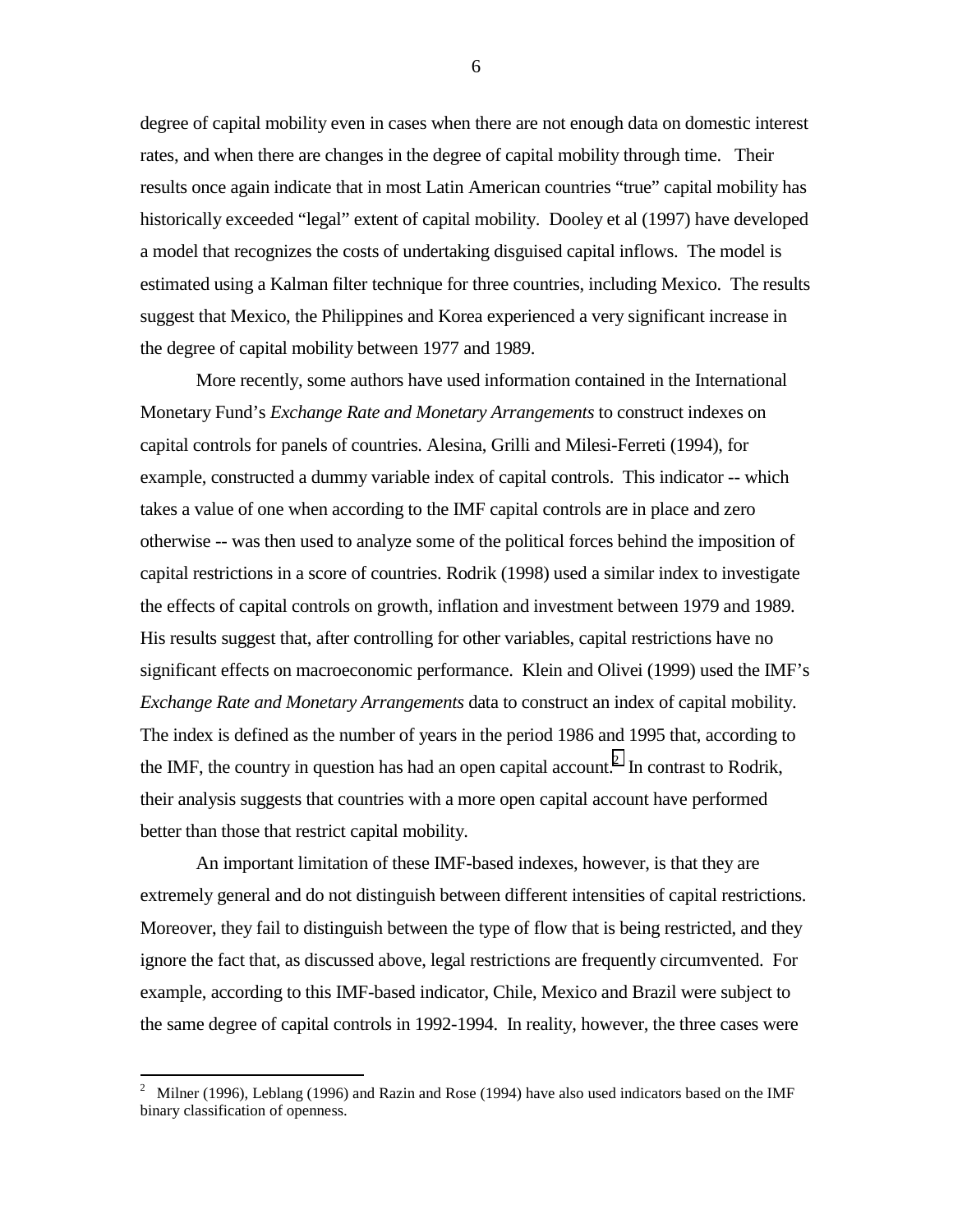extremely different. While in Chile there were restrictions on short-term inflows, Mexico had (for all practical purposes) free capital mobility, and Brazil had in place an arcane array of restrictions. Montiel and Reinhart (1999) have combined IMF and country-specific information to construct an index on the intensity of capital controls in 15 countries during 1990-96. Although their index, which can take three values (0, 1 or 2), represents an improvement over straight IMF indicators, it is still very general, and does not capture the subtleties of actual capital restrictions.

Quinn (1997) has constructed the most comprehensive set of cross country indicators on the degree of capital mobility. His indicators cover 20 advanced countries and 45 emerging economies. These indexes have two distinct advantages over other indicators: First, they are not restricted to a binary classification, where countries capital account's are either open or closed. Quinn uses a 0 through 4 scale to classify the countries in his sample, with a higher number meaning a more open capital account. Second, Quinn indexes cover more than one time period, allowing researchers to investigate whether there is a connection between capital account *liberalization* and economic performance. This is, indeed, a significant improvement over traditional indexes that have concentrated on a particular period in time, without allowing researchers to analyze whether countries that open up to international capital movements have experienced changes in performance.

#### *III.2 A Comparison of Two Alternative Measures of the Extent of Capital Mobility*

In this sub-section I analyze of the main properties of two broad measures of capital mobility<sup>3</sup>: (1) An index based on the number of years within a certain period that, according to the IMF, a particular country has not imposed capital controls. This is the type of indicator used by Alesina, Grilli and Milesi-Ferreti (1994), and by Rodrik (1998) in his study on the relationship between capital controls and economic performance. I call this index NUYCO. A higher value denotes a higher degree of *capital controls*. And (2) Quinn's (1997) index of capital mobility. This indicator can take values goes from 0 through 4, with increments of 0.5. A higher value of this index denotes a higher degree of *capital mobility*.

 $\overline{a}$ 

 $3$  I am grateful to Gian Maria Milesi-Ferreti for making his data set available to me.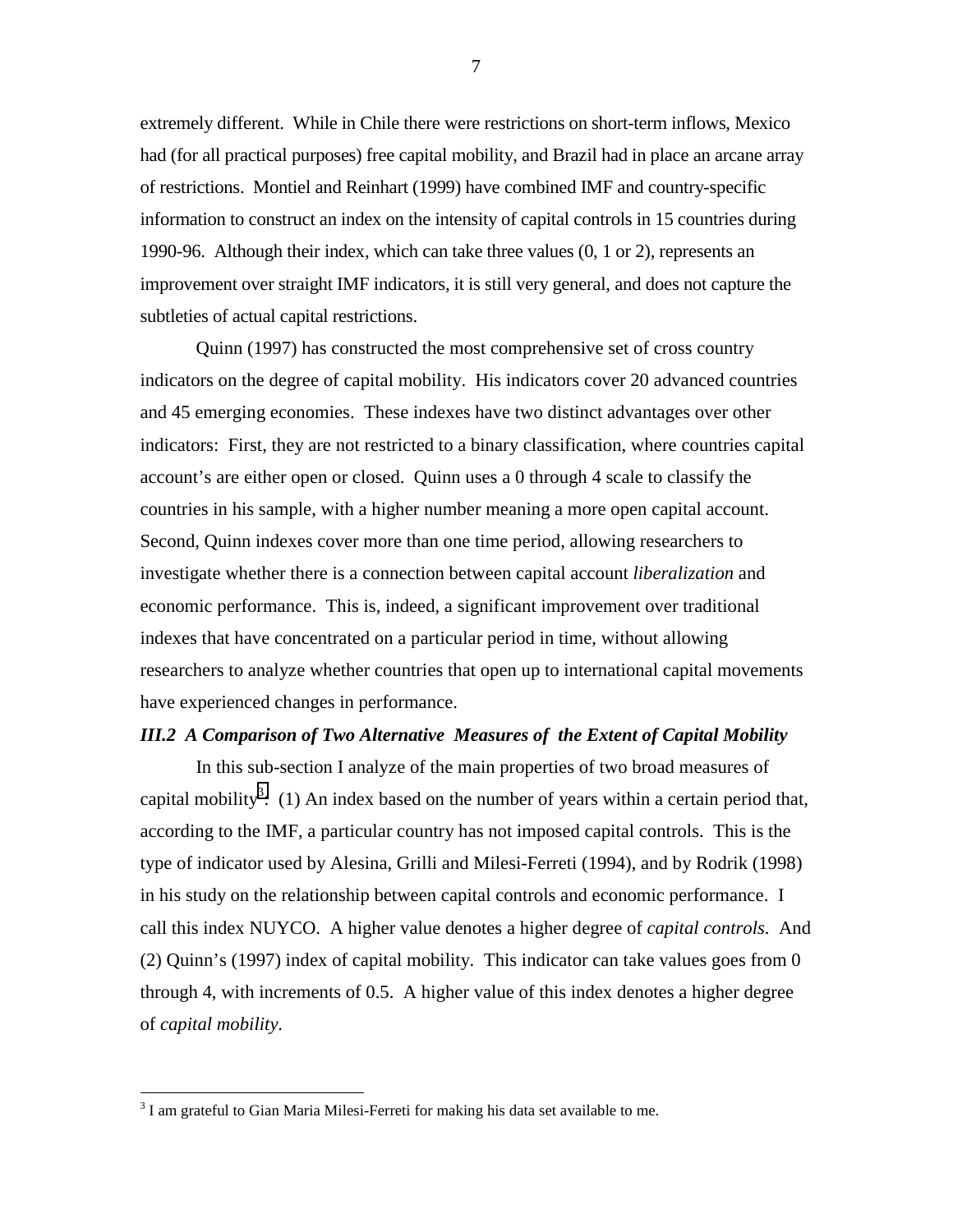*The Number-of-years-with-controls (NUYCO) Index:* I computed this index for three periods 1981-85, 1986-1990 and 1981-90 for a sample of 61 countries. Of these 40 are emerging nations and 21 are advanced countries. Panel A in Table 7 contains summary statistics. Two properties of this index emerge from this table. First, as expected, capital controls have been more pervasive among the emerging countries. Second, while the emerging nations appear to have relaxed capital control somewhat during the second half of the 1980s, the emerging countries appear to have tightened them slightly. In order to analyze formally whether this index is statistically different in industrial and emerging countries I computed, once again, Kruskal-Wallis test statistics. The  $\chi^2$  was (p value in parenthesis): 2.33 (0.12) for 1981-85; 5.57 (0.018) for 1985-1990; and 3.67 (0.057) for the 1981-1990 period. Overall these test statistics confirm the hypothesis that the extent of capital controls has been significantly larger in the emerging countries, especially in the second half of the 1990s.<sup>4</sup>

One of the most serious limitations of the NUYCO index is that it tends to classify most countries in the extremes, as either being subject to no controls, or as completely impeding capital mobility. For the period 1981-85 only eight out of 61 countries have values different from 0 or 5; and for 1985-1990 only three countries have an index value different from the extremes of 0 or 5. As pointed out above, this inability to consider intermediate cases of limited controls is one of the greatest shortcomings of this index. In my view this problem is so severe that it reduces very significantly its usefulness in empirical cross section analyses.<sup>5</sup>

*Quinn's Indicator (CAPOPEN):* Panel B in Table 7 contains summary statistics for Quinn's index of capital account restrictions. As was pointed out, this index can take values that go from 0 to 4, and is available for 65 countries  $-20$  of which are industrial and 45 emerging – and for two periods: the mid 1970s and the mid/late 1980s.  $6$  As may be seen from Table 7, according to this indicator the advanced countries have had a more open capital account than the emerging economies. These data also suggest that the difference between the two groups of countries became more accentuated in the late

 $\overline{a}$ 

<sup>&</sup>lt;sup>4</sup> This could be, in part, a result of these countries efforts to get over the debt crisis of 1982. Formally testing this proposition, however, is beyond the scope of this paper.

<sup>&</sup>lt;sup>5</sup> The index used by Klein and Olivei (1999) also suffers from this limitation. The very vast majority of countries in their sample appear to be either completely open or completely closed to capital mobility.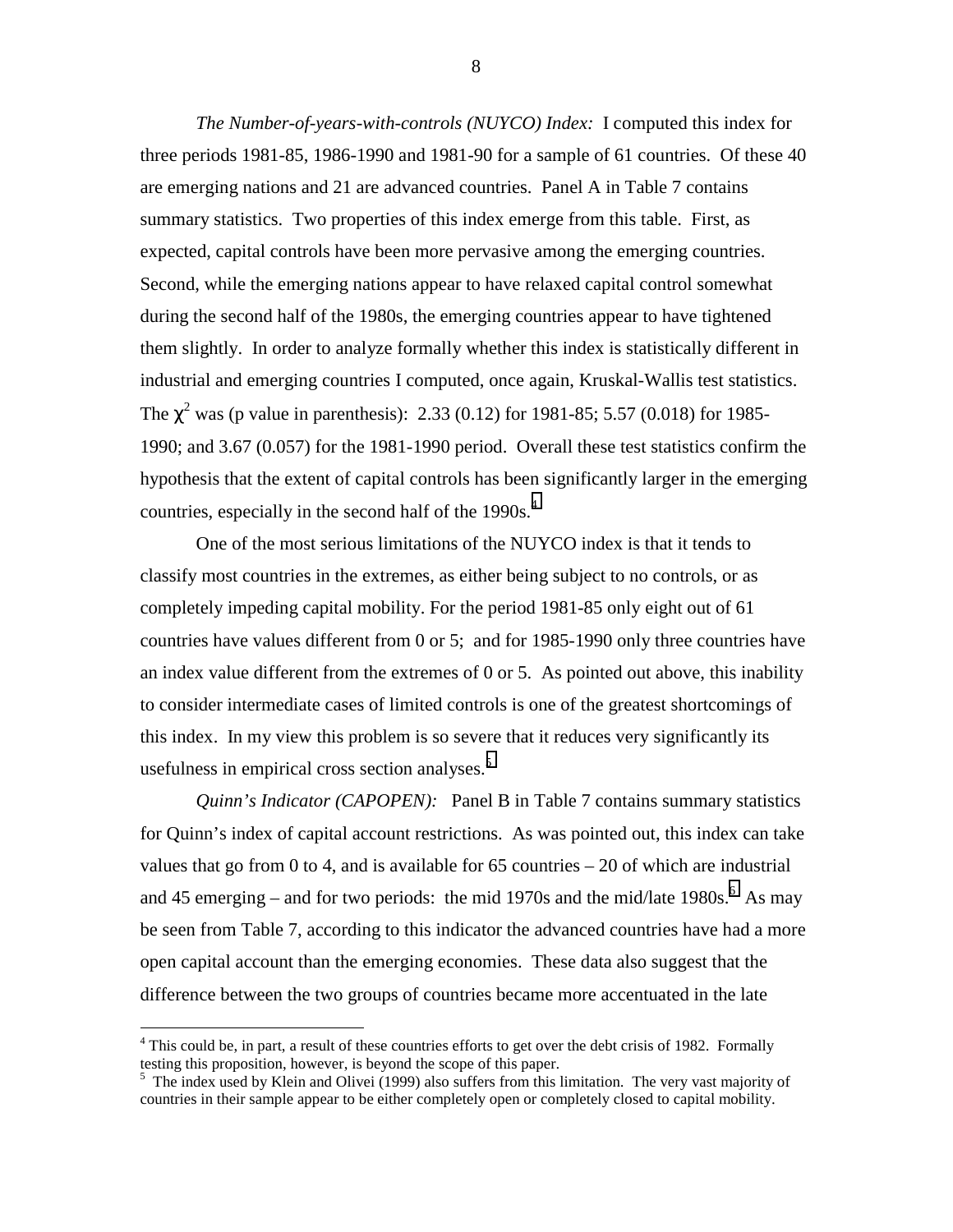1980s. The Kruskal-Wallis  $\chi^2$  for equality of the distribution across the two groups of countries is (p value in parenthesis): 5.1 (0.02) for the mid 1970s; and 23.7 (0.0001) for the 1980s. In contrast with the NUYCO index, Quinn's indicator allows for considerable gradation in the extent of capital mobility. For instance, for the 1970s in 49 of the 65 countries the index has a value other than the extremes of 0 or 4. In the 1980s there are 46 countries with an intermediate value for the index – that is a value that is neither 0 (the capital account is completely closed) or 4 (the capital account is completely open). For example, while according to NUYCO Greece and Ireland had a completely closed capital account during the second half of the 1980s, according to Quinn's index they had a semiopen capital account during this period.

An important feature of Quinn's index is that it has been computed for two different periods, allowing us to investigate the effects of capital account liberalization on economic performance. In order to understand further the properties of Quinn's indexes, I compared them with an indicator based on Montiel's (1994) savings-investments regressions for emerging countries. The Spearman rank correlation coefficient had the expected sign, but was rather low. Moreover the null hypothesis of both indexes being independent could not be rejected at conventional values.

#### **IV. Capital Mobility and Economic Performance: New Results**

In principle, a greater of openness of the capital account can impact on economic performance through two alternative channels. The first, and most obvious one, is through it effect foreign savings, and through them, on aggregate investment. Countries with a more open capital account will have, in principle, the ability to finance a larger current account deficit, and thus increase the volume of foreign savings. If increases in foreign services are not reflected in a one-to-one decline in domestic savings, aggregate savings will be higher. This will allow for higher investment and, thus, faster growth.

Figure 1 presents the relationship between the degree of capital account liberalization during the 1980s – denoted as (*qopen87-qopen73*), and measured in the horizontal axis --, and the change in aggregate capital inflows, measured in the vertical axis. This figure suggests, quite strongly, that countries that reduced the degree of capital controls experienced an increase in capital inflows. This, in turn, was translated into

 <sup>6</sup>  $6$  The indexes were formally computed for 1973 and 1987. See Quinn (1997) for details.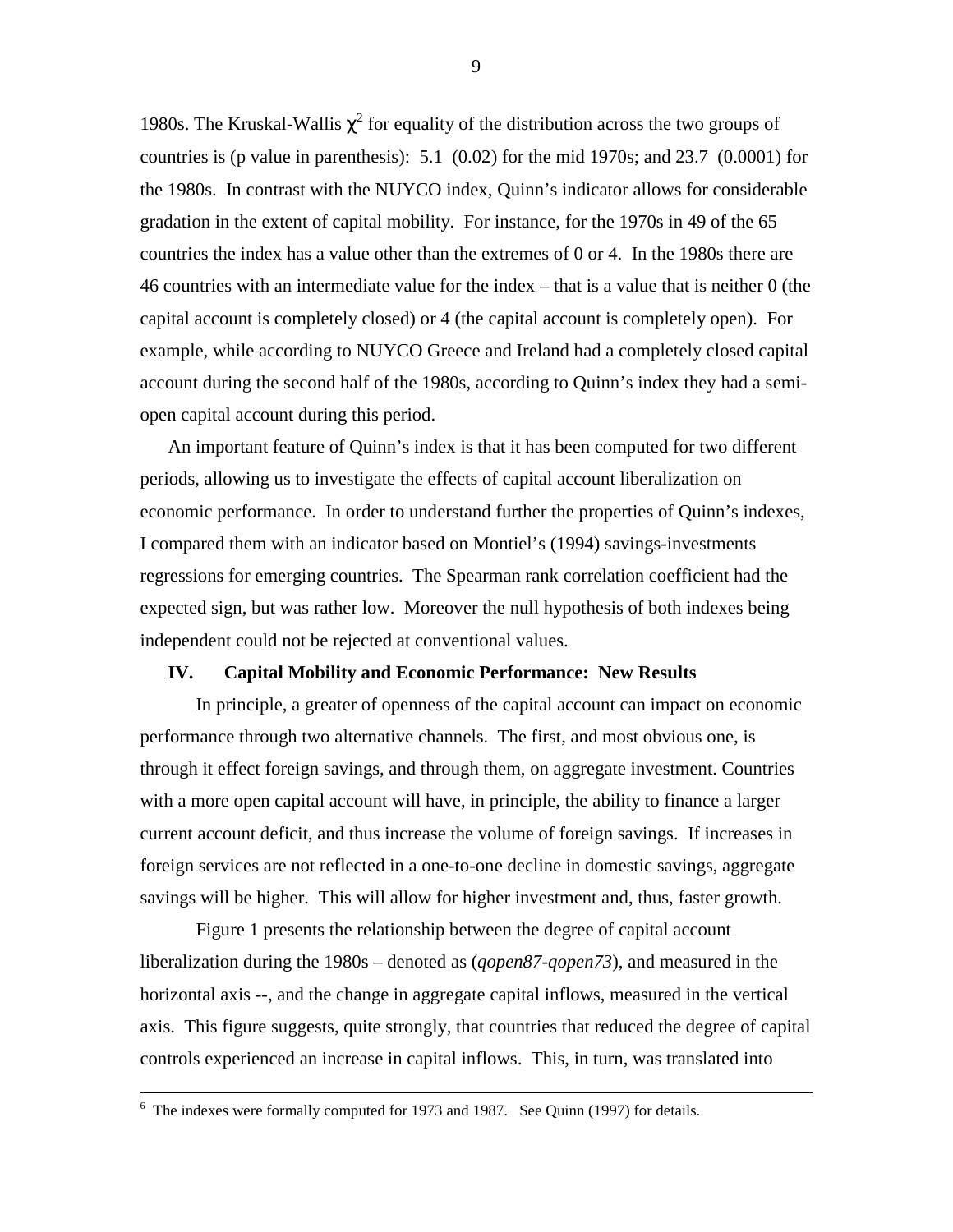higher current account deficits. Whether this, in turn, resulted in higher aggregate investment depends on the extent to which foreign savings crowd out domestic savings and is, ultimately, an empirical issue.

In Edwards (1996) I used a broad cross-country data set to analyze this issue. My results suggested that an increase in the current account deficit – that is, an increase in foreign savings – crowd out private domestic savings partially. The point estimate ranged (in absolute value) from 0.38 to 0.625, depending on the specification used for the regression. These results were confirmed by the direct estimation of investment equations that included the CAPOPEN index of capital mobility as a regressor. These regressions are similar to those estimated by Barro and Sala-I-Martin (1995), and are not reported here due to space considerations.<sup>7</sup>

The second (potential) channel through which capital mobility may affect performance refers to efficiency and productivity growth. According to a number of authors, the elimination of capital controls, reduces an important distortion, and will tend to result in higher return to investment, and higher productivity growth. That is, according to this channel, countries with a more open capital account will outperform those with restrictions on capital mobility, even after controlling for the direct investment effect. In this section I use the data described above to investigate the importance of this particular channel.

#### *IV.2 Basic Econometric Results*

According to economic theory, countries with fewer distortions will tend to perform better than countries with regulations and distortions that impede the functioning of markets. For some time now, most (but not all) economists have agreed that freer trade in goods and services indeed result in faster growth (Barro, 1995; Edwards 1998). In standard models this 'free trade' principle extends to the case of trade in securities, and countries that have fewer restrictions on capital mobility will, with other things given, tend to outperform countries that isolate themselves from global financial markets. This view is clearly exposed by Rogoff (1999, p.23):

"From a theoretical perspective, there are strong analogies between gains in intertemporal trade in goods, and standard intratemporal trade…In theory, huge long-

 $\overline{a}$ 

 $7$  Results are available from the author on request.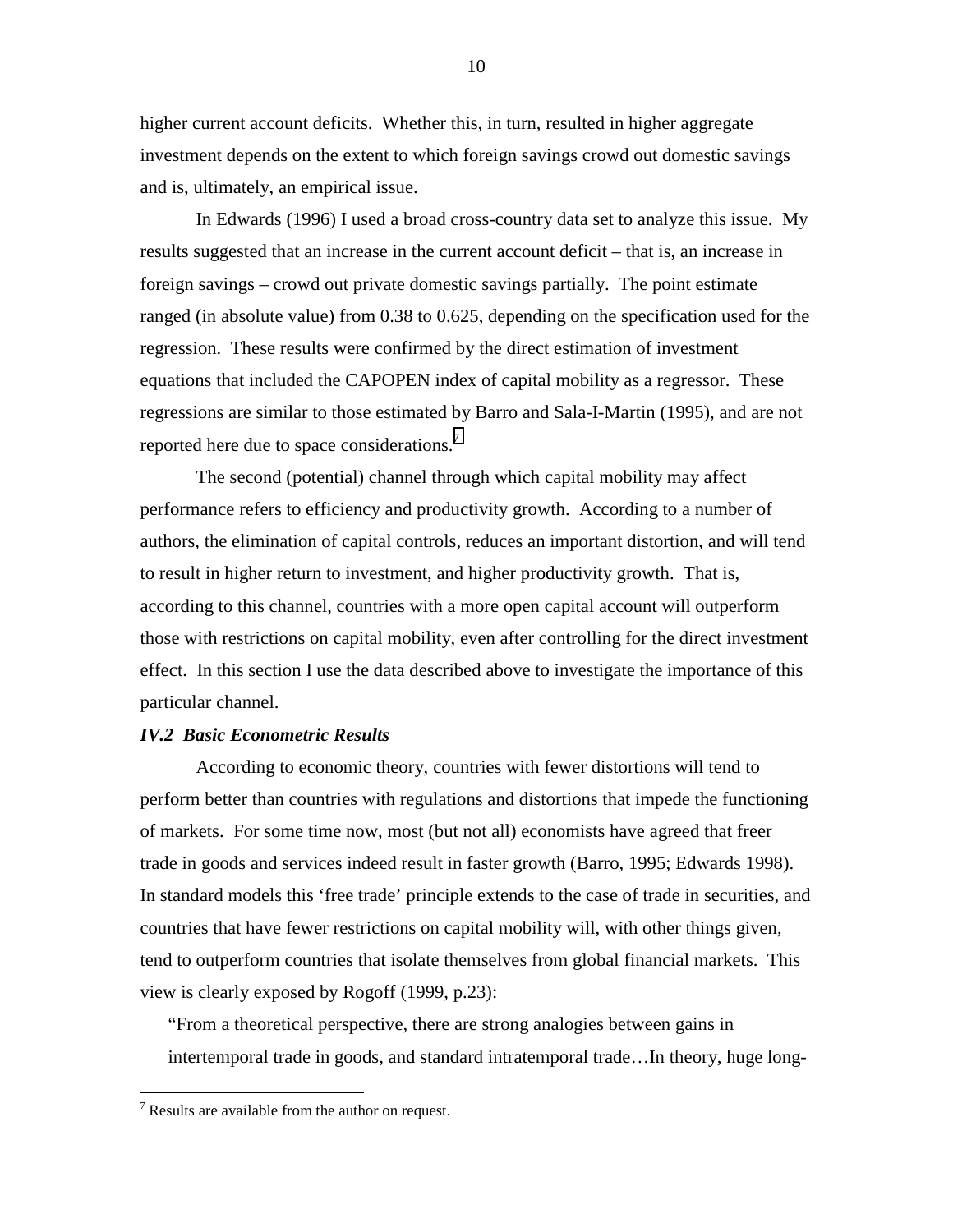run efficiency gains can be reaped by allowing global investment to flow towards countries with low capital-labor ratios…[R]esearchers have now come to believe that the marginal gains [international] trade in equities can be very large…[It allows countries] to diversify production risk, which allows smaller countries to specialize, and more generally to shift production towards higher-risk, higher return projects"

Whether gains from an open capital account are as large as Rogoff believes, is largely an empirical question. In this section I use a new cross-country data set to investigate this issue. More specifically, I concentrate on two measures of performance: real GDP growth, and total factor productivity growth during the 1980s. I rely on Quinn's index to measure the degree of capital mobility in different countries. The data on GDP growth are taken from Summers and Heston and those on TFP growth are from Edwards (1998).

From a policy perspective analysts are interested in two related issues: (a) Have countries with a more open capital account performed better – in terms of higher productivity growth and per capita GDP growth -- than countries that restrict capital mobility? (b) Have countries that have opened their capital account performed differently than countries that have not done so? As noted, a particular important question is whether there is a "performance effect" over and above the investment effect discussed above. One of the advantages of Quinn's index is that is available at two different periods in time, allowing us to address both of these questions. The analysis presented in this section investigates the relationship between capital account restrictions and economic performance, is based on the estimation of the following two equations:

(2) 
$$
g_j = \alpha_0 + \alpha_1 \kappa_j + \sum \alpha_2 \kappa_j + \varepsilon_j
$$

(3) 
$$
\tau_j = \beta_0 + \beta_1 \kappa_j + \sum \beta_2 X_j + \mu_j,
$$

where  $g_j$  is average real GDP growth in country j during the 1980s;  $\tau_j$  is the average rate of TFP growth during the 1980s; κ **<sup>j</sup>** is a measure of capital account openness in country j, or an indicator of the extent of capital account liberalization between 1973 and 1987; the **X** i are other variables that affect economic performance;  $\epsilon_i$  and  $\mu_i$  are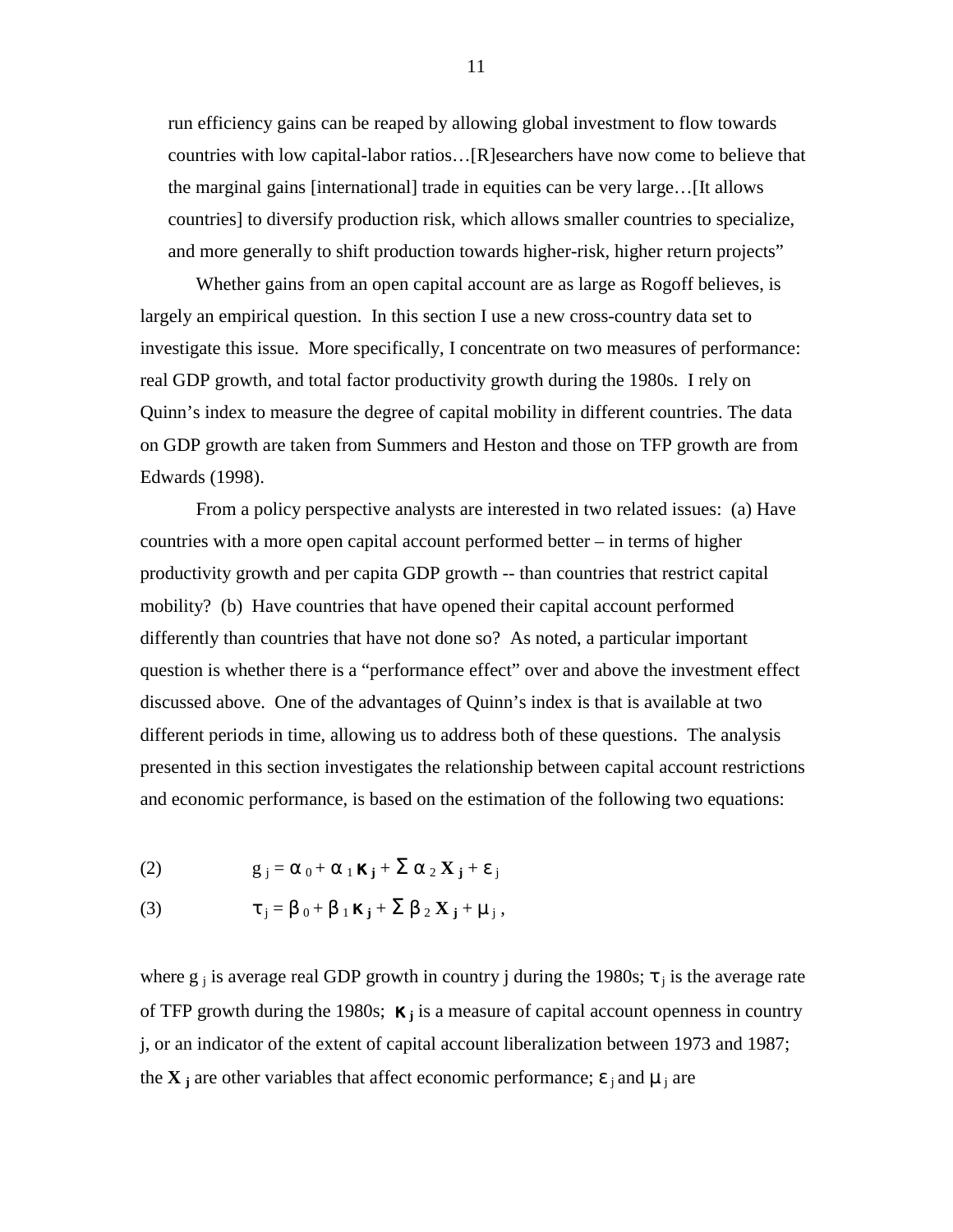heteroskedastic errors with zero mean. The  $\alpha$ s and  $\beta$ s are parameters to be estimated. Following the recent literature on growth and cross country economic performance in the estimation of equation (3) the following  $\bf{X}$  is were included: (a) The investment ratio during the 1980s (INV80). Its coefficient is expected to be positive. (b) A measure of human capital, taken to be the number of years of schooling completed by 1965 (Human). Its coefficient is expected to be positive. And (c) the log of real GDP per capita in 1965, which is take to be a measure of initial economic activity. To the extent that countries real income tends to converge, the coefficient of this variable (GDP65l) is expected to be nagative. In the estimation of equation (3) initial GDP and human capital were used as the two  $\bf{X}$ <sub>i</sub>.

The first measure of capital account openness (CAPOP) captures the *degree of openness of the capital account in each country during the mid/late 1980s* and corresponds to Quinn's index discussed above. The second index captures the extent to which capital account restrictions changed between the mid 1970s and the mid/late 1980s . This index, which is denoted D\_CAPOP corresponds to Quinn's capital account liberalization indicator; a higher value means that the country in question liberalized its capital account during the period under study. The sign and statistical significance of the capital account openness coefficient, is at the heart of recent discussions on the effects of globalization, and is the main interest of the econometric analysis reported in this section.

Equations (2) and (3) were estimated using a number of procedures, including weighted least squares, weighted two stages least squares, SURE, and weighted three stage least squares. In all regressions GDP per capita in 1985 was used as a weight.

Table 8 summarizes the basic results obtained from the estimation of equations (2) and (3) using the level of capital account restrictions (CAPOP) as the independent variable. In Table 9, on the other hand, I present the regression results from the estimation of these two equations using the capital account liberalization index,  $D_{\text{-}}$ CAPOP, as the independent variable.<sup>8</sup> In both tables the sample includes all countries for which data are available.

 $\overline{a}$ 

<sup>8</sup> The basic SURE and three stage least square results are not reported due to space considerations. See, however, the discussion below.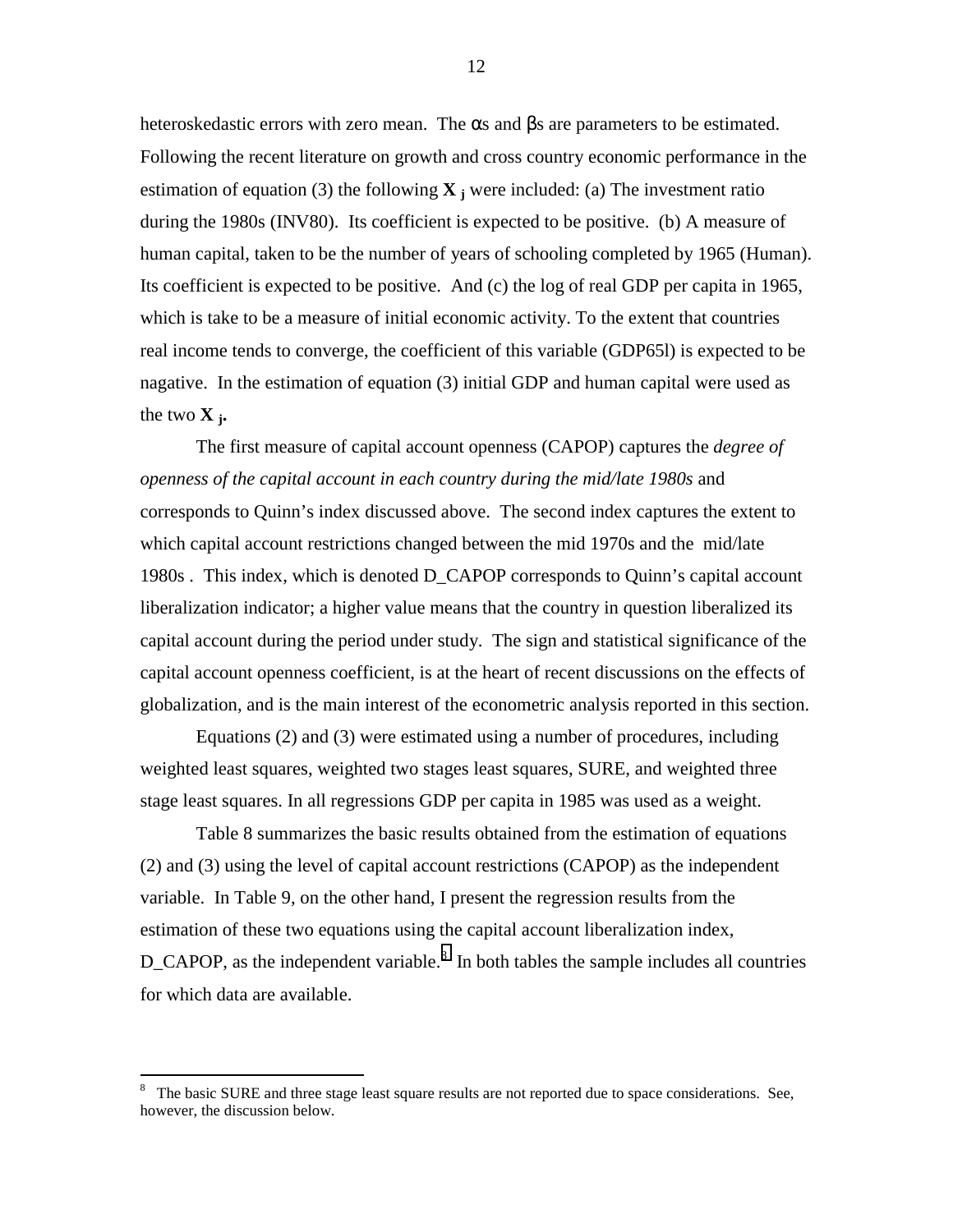As may be seen, the estimated coefficients of *human65, inv80, gdp65l* have the expected signs in every regression. Moreover, in the vast majority of the regressions the estimated coefficients for these variables were significant at conventional levels. More important for the subject matter of this paper is that the coefficients of the capital account openness variables are positive in every regression, and significant in all but one of them. These results suggest that, once controlling for other variables, countries that are more integrated to global financial markets have performed better than countries that have isolated themselves. This is the case both for countries that had a more open capital account and countries that liberalized their capital account.

It is interesting to note that if instead of using Quinn's indexes of capital account restrictions, the more common IMF-based indicator is used, the coefficients become insignificant. For instance, in the WLS estimation of the growth equation, the coefficient of NUYCO is 0.0002 with a t-statistic of 0.657. When this equation was estimated using IV-WLS the coefficient was o.ooo8 and the t-statistic 1.12.

### *IV.2 Outliers and Measurement Errors*

In order to investigate the robustness of these results, I performed a sensitivity analysis: I checked for the possible undue influence of outliers, and I dealt with measurement error.

*Outliers:* In order to investigate the possible undue influence of outlier observations, I computed Cook's Influence distance test. The results point out towards three potential outliers: Nicaragua, India and Ethiopia. When these countries were excluded from the estimation, however, the results did not changed in any relevant way: countries with a amore open capital account and countries that have liberalized capital flows appear to have outperformed more isolationist nations.

*Errors in Variables:* Even though Quinn's indicators of capital account restrictions are vastly superior that the more traditional ones – including the IMF-based indexes used by Rodrik (1998) and others --, they are still an imperfect measure of the "true" degree of capital mobility. In that sense, the estimation of equations (2) and (3) are subject to a classical error-in-variables problem. The traditional, textbook solution to this problem is to estimate the equation en question using instrumental variables. If the "mis-measured" variable is properly instrumented, the estimated coefficient is consistent.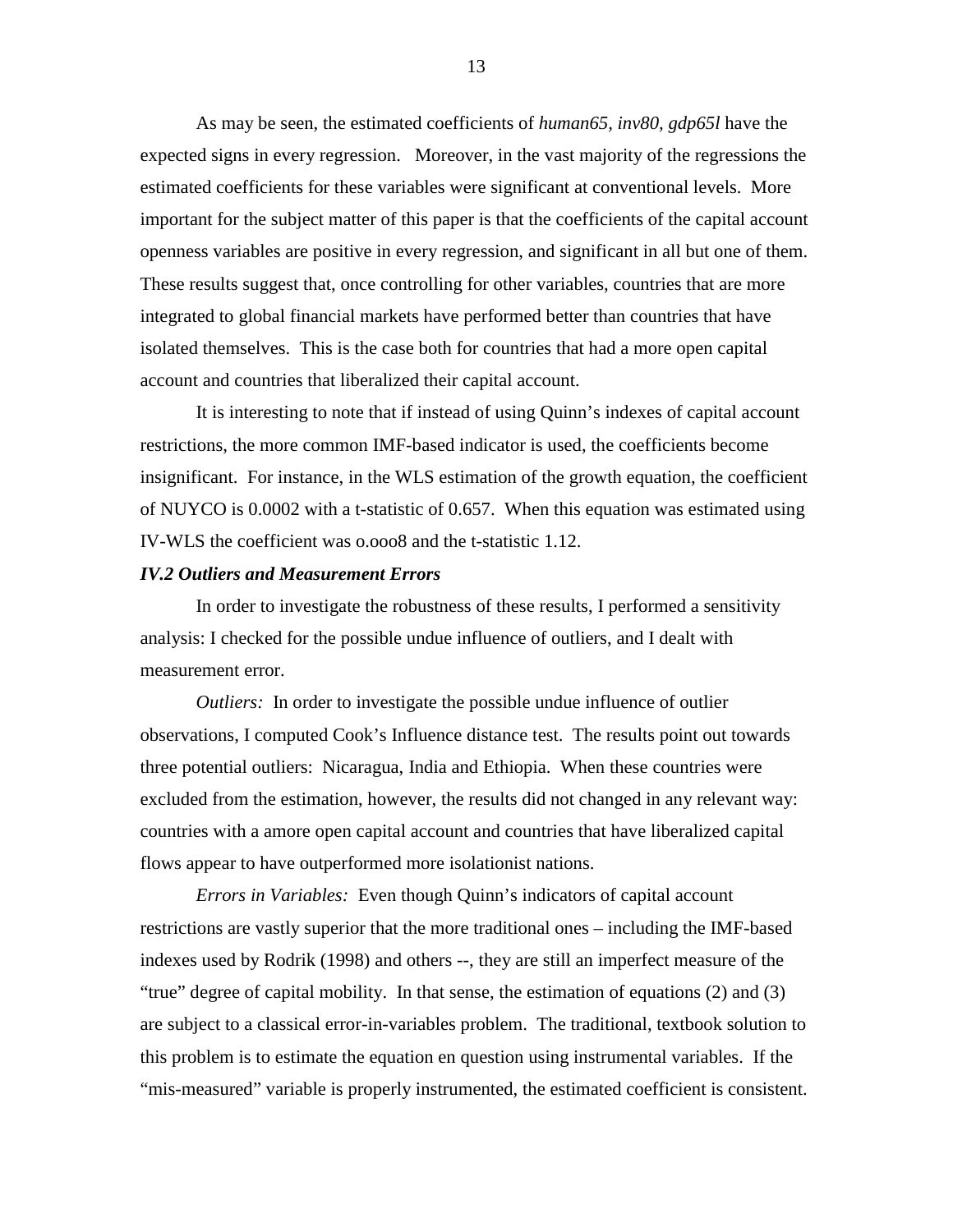In that sense, then, it is possible to argue that since the results reported above were obtained with instrumental variables, the measurement problem has been properly tackled.

In the current case, however, the extent of measurement error is likely to be more severe than the simple textbook case. Indeed in this case all independent variables are (possibly) measured with error. Klepper and Leamer (1984) have shown that when measurement error is generalized, it is possible to use a set of reversed regressions to compute bounds for the coefficients of interest. These authors show that if there are no changes in the pattern of coefficient signs when estimating the reversed regressions, the "true" value of each coefficient will be bounded by the minimum and maximum estimates from the set of reversed and direct regressions. If, on the other hand, there is a change in the sign pattern of *any of the coefficients*, it is necessary to bring in additional information to be able to bound the coefficients.

Following Klepper and Leamer (1984) I estimated the reversed regressions corresponding to equations (2) and (3), and analyzed the sign pattern of the coefficients. Unfortunately, in each equation there were two sign changes, indicating that it is not straightforward to bound the "true" coefficients. This suggests that the estimates reported above are (somewhat) fragile. In order to address this issue further, I estimated the critical minimal level for the  $R^2$  between the dependent and the "true" (error free) explanatory variable, that is consistent with a coefficients vector bounded by the original orthant. For the TFP equation on capital account liberalization, this minimum value, or  $R_m^2$ , is 0.57. This critical value is not completely unreasonable, indicating that, although the estimated equations (2) and (3) are fragile – in the sense that the reversed regression coefficients exhibit a sign switch --, it is possible to assume that their "true" values correspond to those obtained in the direct regressions. In that sense, then, this analysis provides some further support for the finding that, at least for the period under consideration counties with a greater degree of integration with the rest of the world performed better than more isolated nations.

#### *IV.3 How Different are Emerging Countries?*

As pointed out in section I of this paper, one of the most important policy questions – and one that is at the heart of recent debates on globalization – is whether the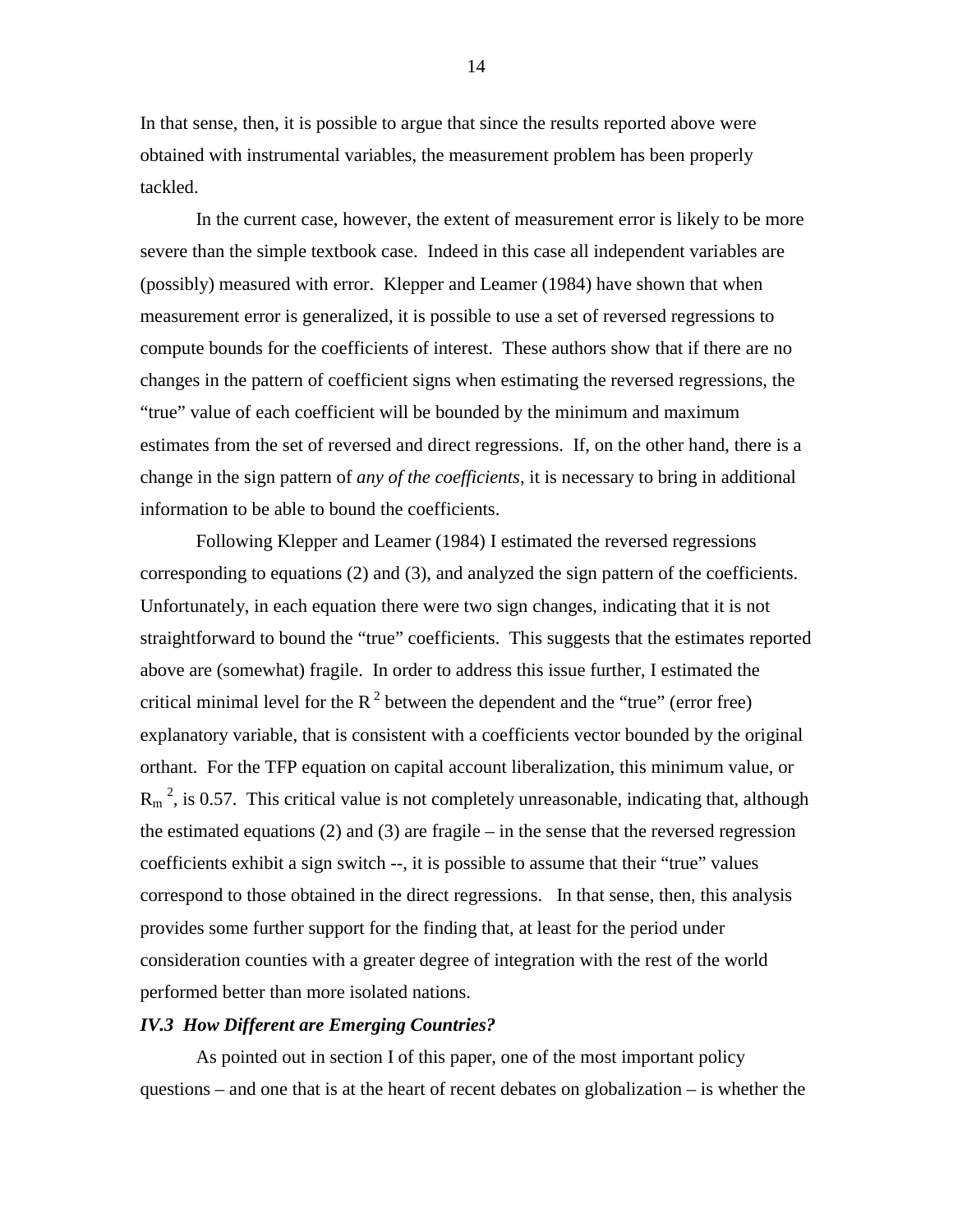effects of globalization on economic performance is similar in advanced and in emerging economies. In fact, according to many intellectually prominent global skeptics, capital account liberalization is not bad per se,. The problem, in their view, is that the emerging countries are unprepared for it. The problem is, according to this view, that the poor nations do not have the required institutions to handle efficiently large movements of capital. In this subsection I provide some preliminary results that address this issue. Due to space considerations I concentrate on the case when the degree of capital account openness is used as the independent variable. More specifically, I investigate whether the effect of capital restrictions on growth depends on the country's level of development. I do this by adding the interactive independent variable (log GDPC \* CAPOP) in the estimation of equations (2) and (3). GDPC is GDP per capita in 1980. In this case, equation (2) becomes:

(2') 
$$
g_j = \alpha_0 + \alpha_1 \text{CAPOP}_j + \alpha_2 \text{ (CAPOP}_j \log \text{GDPC}_j) + \alpha_3 \text{ human65}_j + \alpha_{14} \log \text{GDPC65}_j + \epsilon_j.
$$

If coefficient  $\alpha_2$  is significant, the the total effect of capital openness on growth becomes country-specific, and will be given by:

(3) 
$$
E_j = \alpha_1 + \alpha_2 \log GDPC_j.
$$

If  $\alpha_2$  is positive (negative), the effect of capital account openness on growth increases (declines) with the level of development. Table 10 contains the results obtained from the three stages least squares estimation of equations (2) and (3), with an added interactive regressor. As may be seen, all the coefficients are significant at conventional levels. More important, however, the coefficient of the interactive term (CAPOP  $_i$  log GDPC  $_i$ ) is positive, indicating that the effect of a more open capital account increases with the initial level of development of the county. Furthermore, since the coefficient of the openness index is *negative*, an open capital account may in fact have a negative effect at very low levels of development.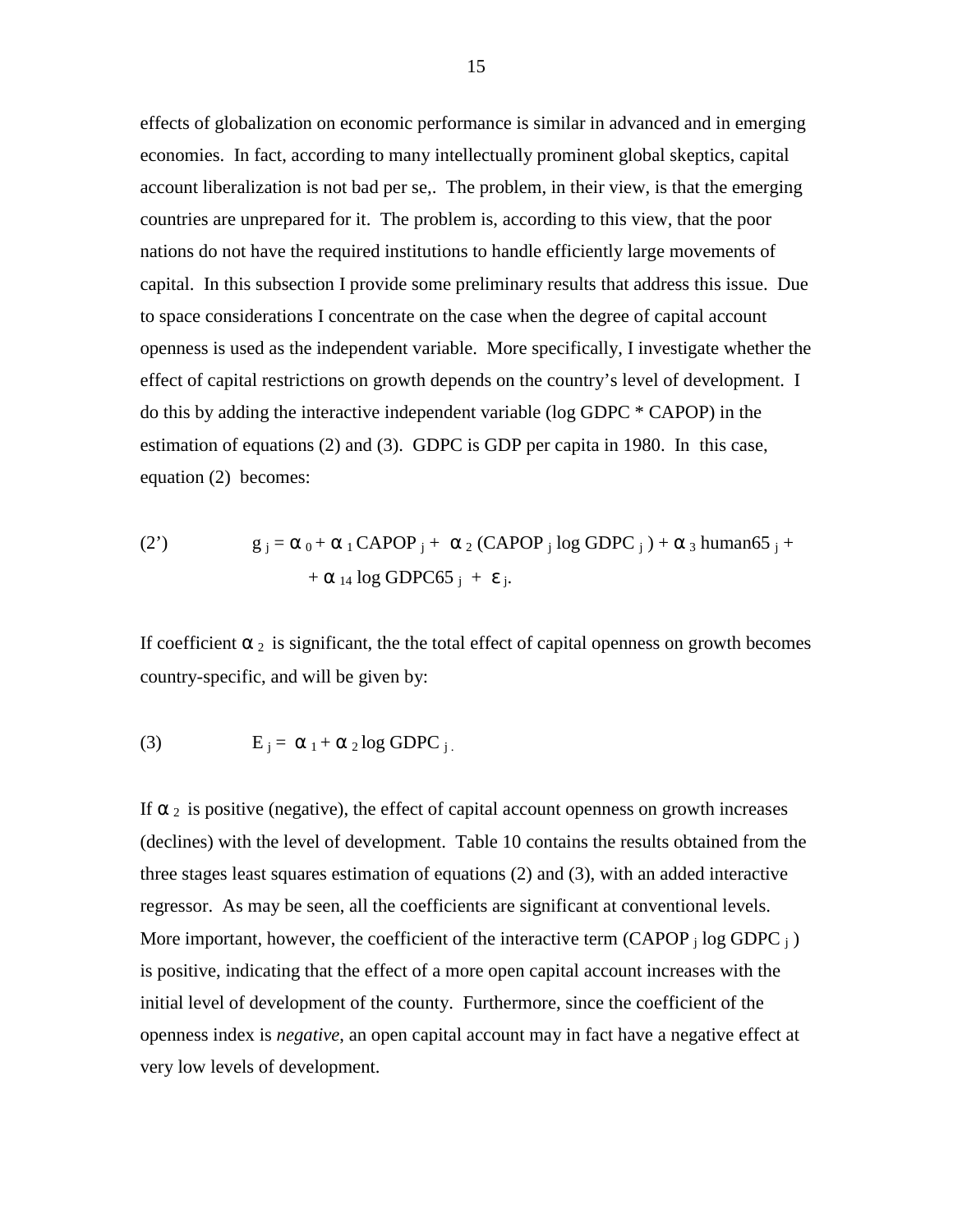A particularly important question is what is the average value of the total effect coefficients ( $\alpha_1 + \alpha_2 \log$  GDPC j) for industrial and emerging countries. In both equations these averages were positive for the advanced nations and negative for the emerging countries. The actual averages in the growth equation were (standard errors in parentheses), 0.0075932 (0.0035522 ) for industrial countries and -0.0104921 (0 .0091007) for emerging nations. In the TFP growth equation the industrial average was - 0.0133434 (0.0083494), while the emerging markets average was -0.0133434 (0.0083494). Notice, however, that not every emerging country has a negative  $(\alpha_1 + \alpha_2)$  $log GDPC_i$ ) coefficient. In fact, in the case of the growth equation, the following emerging countries had a positive "total effect" coefficient:

Israel

Venezuela

Hongkong

Singapore

Mexico.

### **V. Conclusions**

Although this analysis is preliminary, the results reported in this paper suggests, quite strongly, that the positive relationship between capital account openness and productivity performance only manifests itself after the country in question has reached a certain degree of development. A plausible interpretation is that countries can only take advantage, in the net, of a greater mobility of capital once they have developed a somewhat advanced domestic financial market. I explored this interpretation by a term that interacted the CAPOP index with standard measures of domestic financial development, including the ratio of liquid liabilities in the banking sector to GDP and the exchange rate black market premium. Broadly speaking, these results support the view that while for financially sophisticated countries an open capital account is a boon, at very low levels of local financial development a more open capital account may have a negative effect on performance. In that sense, then, emerging markets are essentially "different" from advanced nations.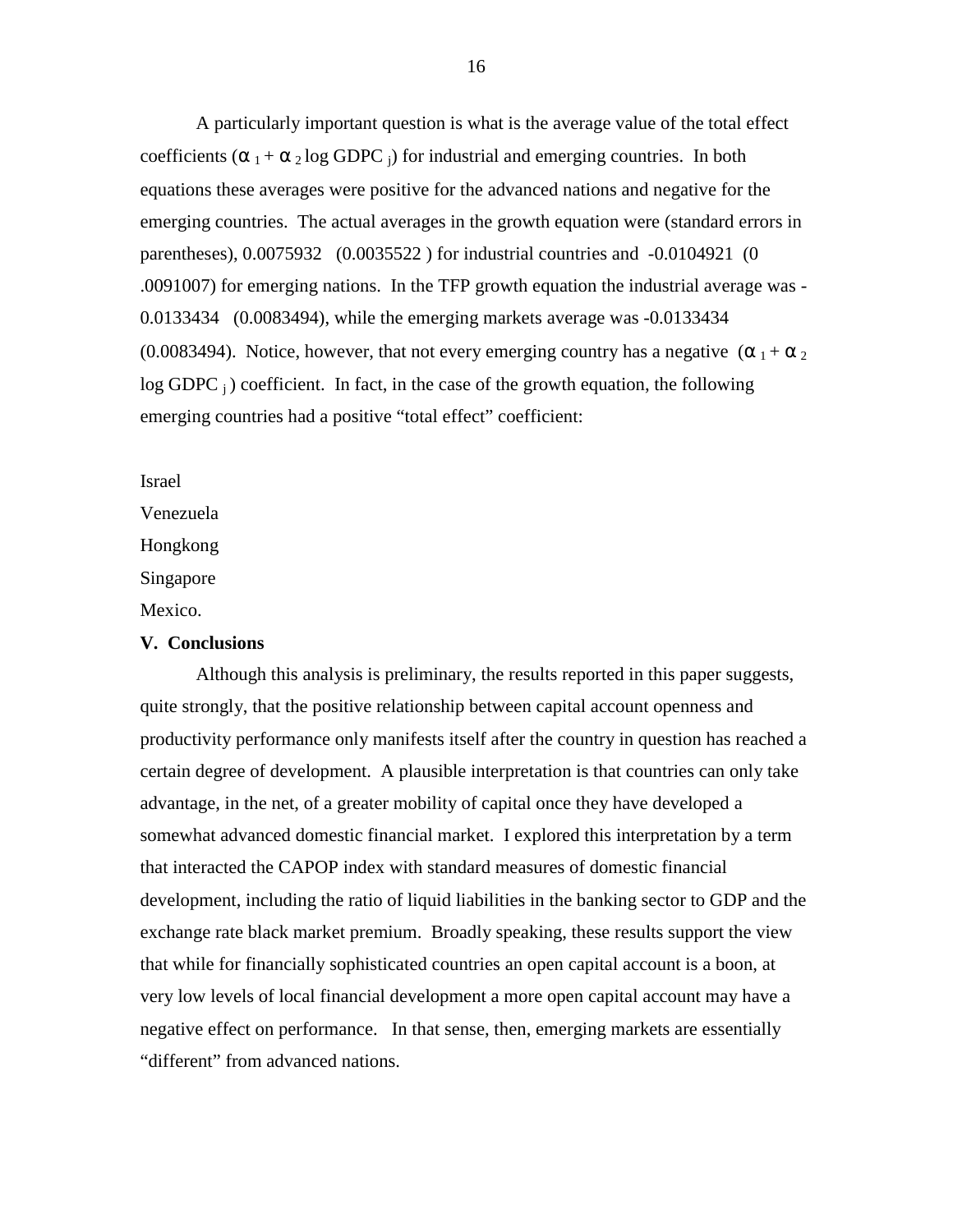#### **BIBLIOGRAPHY**

Alesina, Alberto; Vittorio Grilli and Gian-Maria Milesi, 1994. " The Political Economy of Capital Controls"; in L. Leiderman and A. Razin, (eds.), *Capital Mobility: The Impact on Consumption, Investment and Growth.*. Cambridge, New York and Melbourne: Cambridge University Press, pages 289-321.

Barro, Robert and Xavier Sala-I-Martin, 1995. *Economic Growth*, Mc Graw Hill. Bhagwati, Jagdish. 1998. The Capital Myth: The Difference Between Trade in Widgets and Trade in Dollars" *Foreign Affairs*, 77, 7-12

Bosworth, Barry, Rudi Dornbusch and Raúl Labán. 1994. The Chilean economy: Lessons and Challenges, The Brookings Institution.

Budenich, Carlos and Guillermo Lefort. 1997. "Capital Account Regulation and Macroeconomics Policy: Two Latin American Experiences", Banco Central de Chile

Calvo, Guillermo 1998. "The Simple Economics of Sudden Stops", *Journal of Applied Economics, 1, 1*

Campbell, John, Andrew Lo and A. Craig MacKinlay. 1997. The Econometrics of Financial Markets, Princeton University Press.

Cooper, Richard N. 1998. "Should Capital Account Convertibility be a World Objective?" Essays in International Finance No. 207

Cowan, Kevin and José De Gregorio. 1997. "Exchange Rate Policies and Capital Account Management: Chile in the 1990s" Departamento de Ingeniería Industrial, Universidad de Chile.

Cuddington, John. 1986. Capital Flight: Estimates, issues and Explanations. Princeton Essays in International Finance, No. 58.

De Gregorio, José, Sebastian Edwards and Rodrigo Valdés. 1998. "Capital Controls in Chile: An Assessment" Presented at the Interamerican Seminar on Economics, Rio de Janeiro, Brazil.

<http://www.anderson.ucla.edu/faculty/sebastian.edwards/>

Dooley, Michael, D. Mathieson, and L. Rojas-Suarez 1997. "Capital Mobility, and Exchange Market Intervention in Developing Countries, " NBER Working Paper, 6247.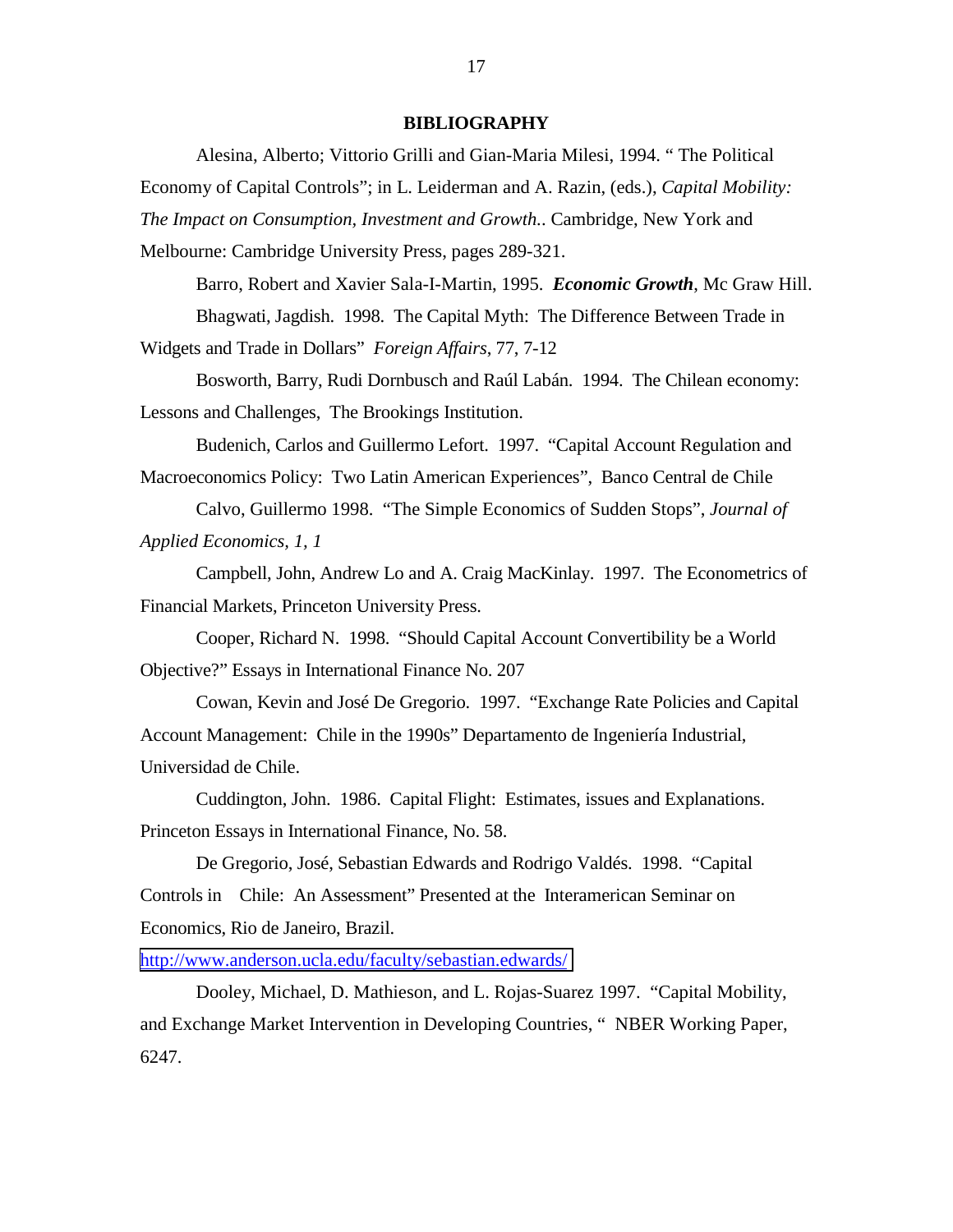Dornbush, Rudiger. 1998. "Capital Controls: An Idea Whose Time is Past" Essays in International Finance No. 207

Dornbush, Rudiger and Sebastian Edwards. 1991. The Macroeconomics of Populism in Latin America. University of Chicago Press.

Edwards, Sebastian 1989. Real Exchange Rates, Devaluation and Adjustment, The MIT Press.

Edwards, Sebastian 1998a. "Capital Flows, Real Exchange Rates and Capital Controls: Some Latin American Experiences" NBER Working Paper 6000. Also in author's web page: <http://www.anderson.ucla.edu/faculty/sebastian.edwards/>

Edwards, Sebastian 1998b. "Interest Rate Volatility, Contagion and Convergence: An Empirical Investigation of the Cases of Argentina, Chile and Mexico." Journal of Applied Economics, 1,1.

Edwards, Sebastian 1998c:"Openness, Productivity and Growth: What do we Really Know?" *The Economic Journal*, also in:

<http://www.anderson.ucla.edu/faculty/sebastian.edwards/>

Edwards, Sebastian and Alejandra Cox Edwards, 1991. Monetarism and Liberalization: The Chilean Experiment. University of Chicago Press.

Edwards, Sebastian and Julio Santaella, 1993. Devaluation Controversies in the Developing Countries. In Michael Bordo and Barry Eichengreen (Eds) A Retrospective on the Bretton Woods System. University of Chicago Press.

Eichengreen, Barry. 1999. Toward a New International Financial Architecture: A Practical Post-Asia Agenda, Institute for International Economics.

Eichengreen, Barry and Charles Wyplosz. 1993. "The Unstable EMS", Brookings Papers on Economics Activity. 51-143.

Feldstein, Martin and Charles Horioka, 1980. "Domestic Saving and International Capital Flows", *Economic Journal* 90 (June): 314-29.

Fischer, Stanley. 1998. "Capital Account Liberalization and the Role of the IMF>" Princeton Essays on International Finance, 207.

Garber, Peter M. 1998. "Buttressing Capital Account Liberalization with Prudential Regulation and Foreign Entry." Essays in International Finance No. 207

Goldman-Sachs. 1997. Emerging Markets Biweekly. Several Issues.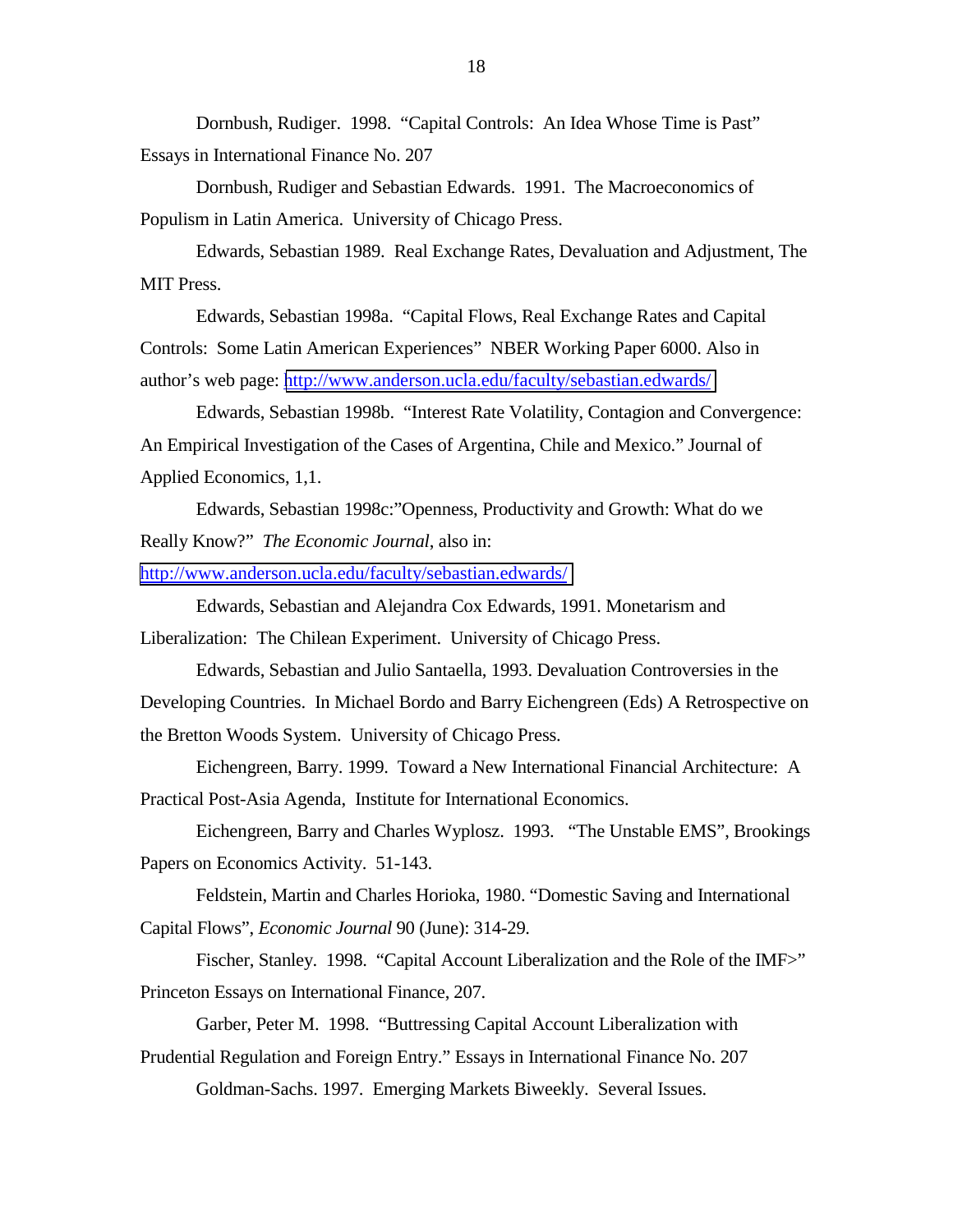Hanson, James. 1995. "Opening the Capital Account: Costs, Benefits and Sequencing" in Edwards, Sebastian ed.. *Capital Controls, Exchange Rates and Monetary Policy in the World Economy*. Cambridge: Cambridge University Press

Ito, Taka and Richard Portes. 1998. "Dealing with the Asian Financial Crises", European Economic Perspectives, CERP.

Kaminsky, Graciela L. and Carmen M. Reinhart. 1999. "The Twin Crises: The Causes of Banking and Balance of Payments Problems." American Economic Review, 89, 473-500

Klein M. and G. Olivei (1999), "Capital Account Liberalization, Financial Depth and Economic Growth" NBER Working Paper 7384.

Krugman, Paul. 1998. "Saving Asia: It's Time to get Radical", *Fortune*, September 7 p. 74-80.

Krugman, Paul. 1999. "Depression Economics Returns", Foreign Affairs, 78, 1

Labán, Raúl and Felipe Larraín. 1997. "El Retorno del los Capitales privados a

Chile en los Noventa: Causas, Efectos y Reacciones de Política" Cuadernos de Economía, 103

Massad, Carlos, 1998a. "The Liberalization of the Capital Acount: Chile in the 1990s", Essays in International Finance N0. 207

Massad, Carlos, 1998b. "La Política Monetaria en Chile," Economía Chilena, 1, 1

McKinnon, Ronald I. 1973. Money and Capital in economic Development. The Brookings Institution.

McKinnon, Ronald I. 1991. The Order of Economic Liberalization. Johns Hopkins University Press.

McKinnon, Ronald I. and Howard Pill. 1995. "Credit Liberalization and International Capital Flows." Department of Economics, Stanford University

Mishkin, Frederic. 1999. "Global Financial Instability" *Journal of Economic Perspectives* (this issue)

Montiel, Peter. 1994. "Capital mobility in Developing Countries: Some Measurement Issues and Empirical Estimates" World Bank Economic Review, 8, 3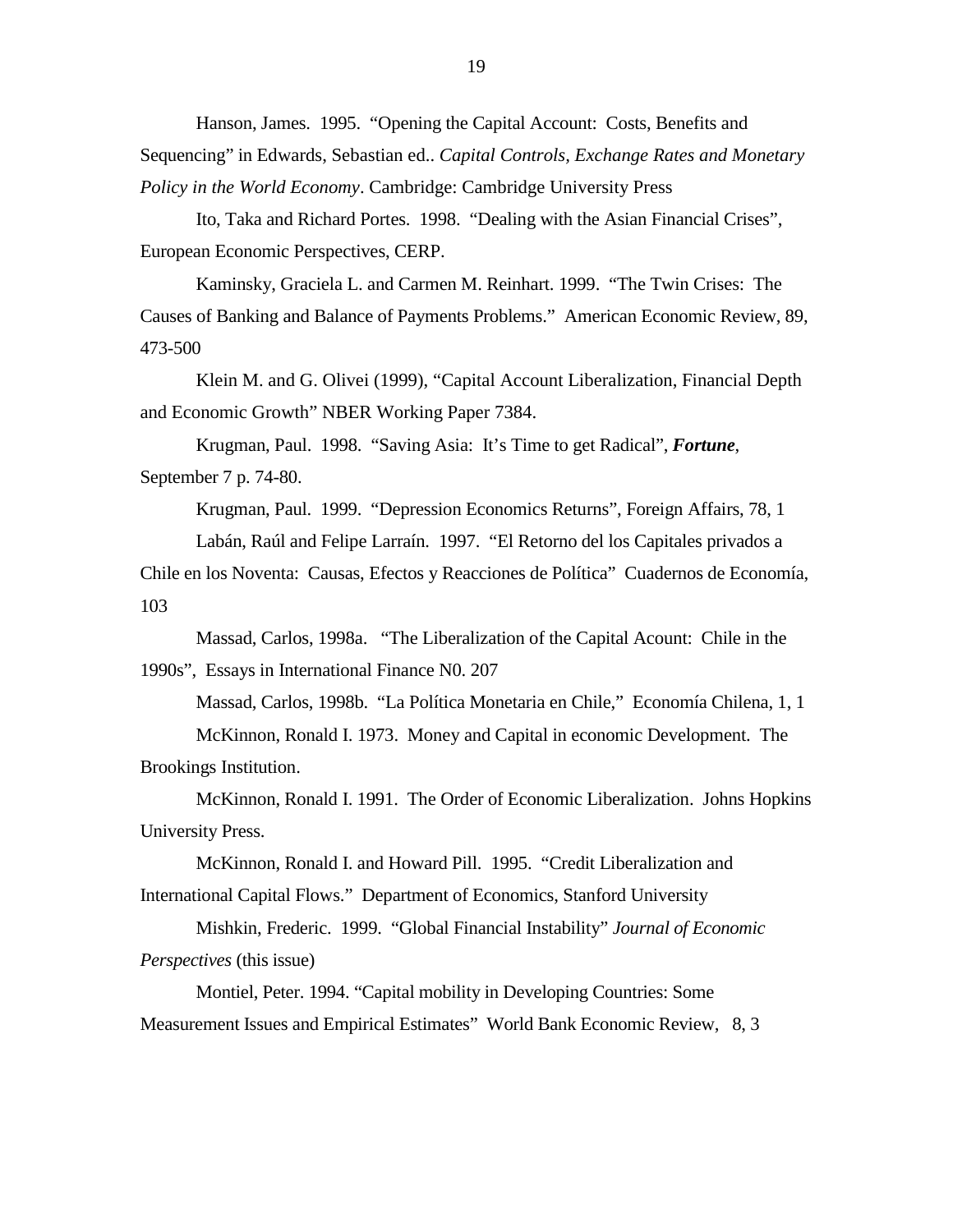Montiel, Peter and Carmen Reinhart. 1999. "Do Capital Controls and Macroeconomics Policies Influence the Volume and Composition of Capital Flows? Evidence from the 1990s. University of Maryland.

Obstfeld, Maurice and Kenneth Rogoff. 1996*. Foundations of International Finance*, The MIT Press.

Quinn, Dennis, 1997. "Correlates of Changes in International Financial regulation", American Political Science review, 91, 3:531-551

Reisen, H. and M. Soto (2000), "The Need for Foreign Savings in Post-Crisis Asia", OECD.

Rodrik, Dani, 1998. "Who Needs Capital-Account Convertibility?", in *Should the IMF Pursue Capital-Account Convertibility, Essay in International Finance* No 207. Princeton University.

Rogoff, Keneth. 1999. "International Institutions for Reducing Global Financial Instability" Journal of Economic Perspectives (1999)

Soto, Claudio. 1997. "Controles a los Movimientos de Capitales: Evaluación Empírica del Caso Chileno" Banco Central de Chile

Stiglitz, Joseph, 1999 "Bleak Growth Prospects for the Developing World", International Herald Tribune, April 10-11, 1999, p. 6.

Tobin, James. "A Prposal for International Monetary Reform," Eastern Economic Journal, p. 154-159.

Valdés-Prieto, Salvador and Marcelo Soto 1996. "Es el Control Selectivo de Capitales Efectivo en Chile? Su efecto Sobre el Tipo de Cambio Real" Cuadernos de Economía, 98

Valdés-Prieto, Salvador and Marcelo Soto 1998. "The Effectiveness of Capital Controls: Theory and Evidence from Chile" Empirica 25, 2.

World Bank. 1993. Latin America a Decade After the Debt Crisis. Washington, D.C.

Zahler, Roberto M. 1992. "Plítica Monetaria en un Contexto de Apertura de la Cuenta de Capitales". Speech delivered at the  $54<sup>th</sup>$  Meeting of Latin American Central Bank Governors, San Salvador, El Salvador, May 5, 1992.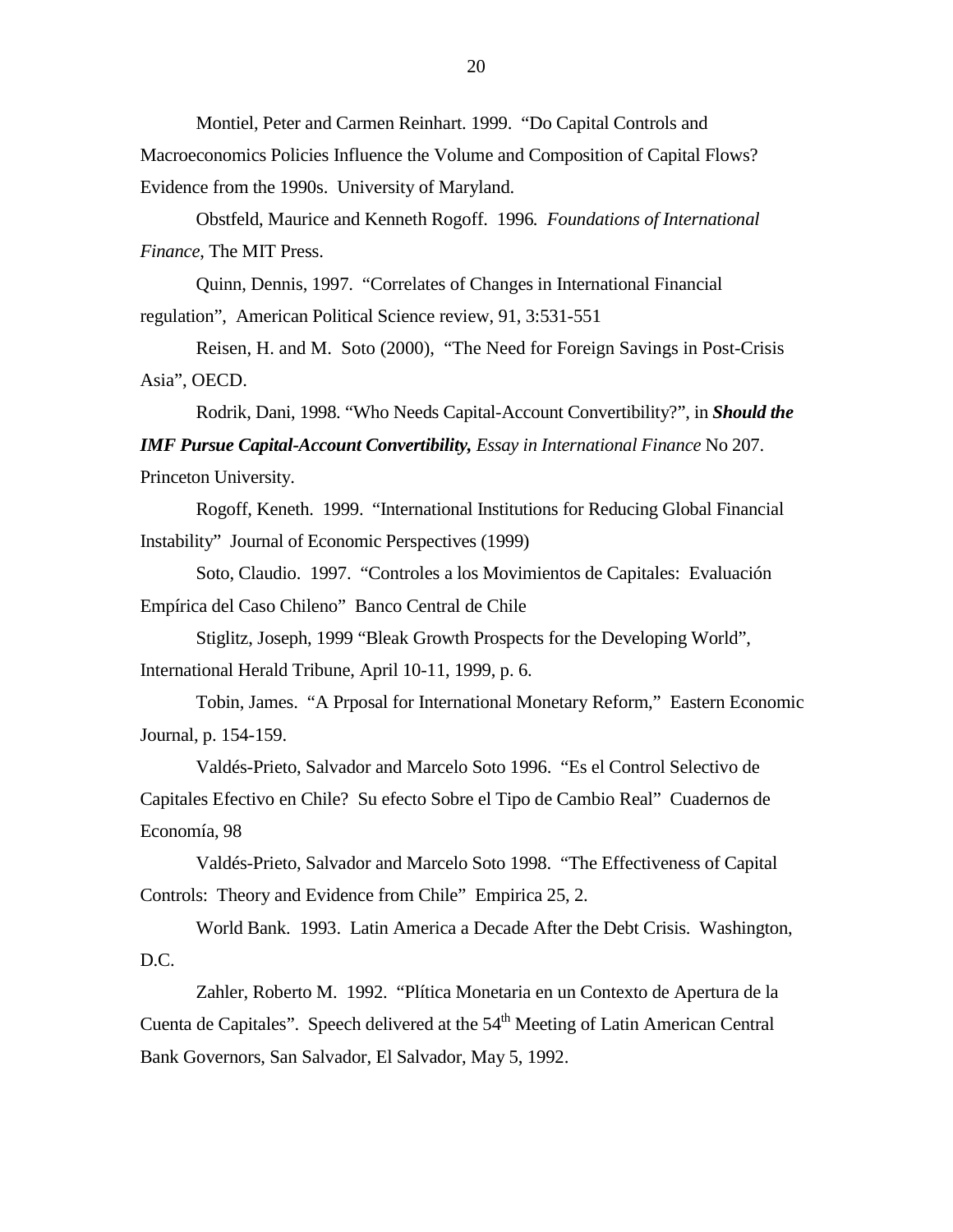

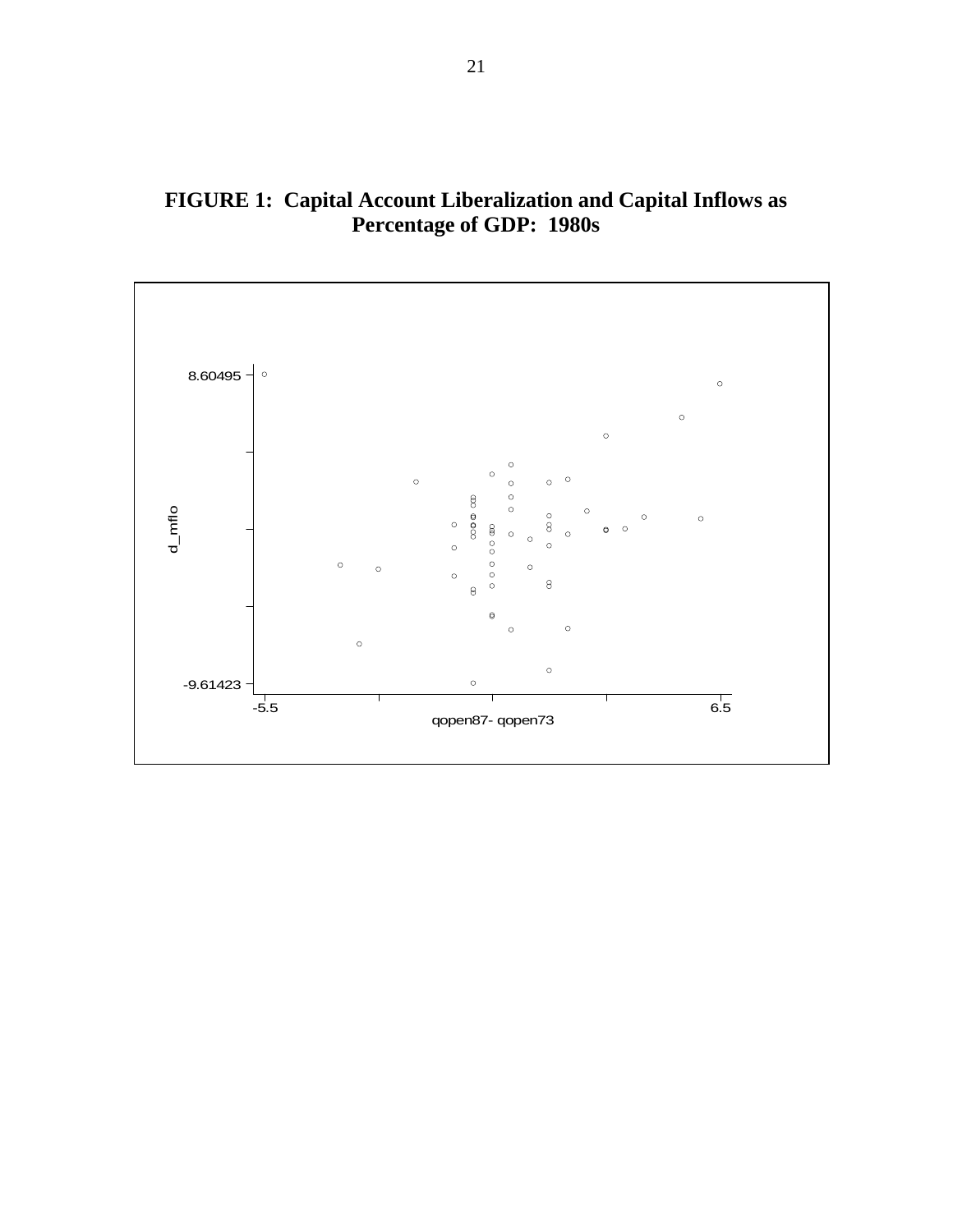### **TABLE 1 Capital Flows as Percentage of GDP: Regional Data, 1975-97**

|                       |         | N    | <b>MEAN</b> | <b>MEDIAN</b> | <b>SD</b> | <b>Coeff of</b><br>Var |
|-----------------------|---------|------|-------------|---------------|-----------|------------------------|
| Debt/GDP ind          |         | 468  | 3.803       | 2.542         | 5.808     | 1.527                  |
|                       | emergin | 2439 | 0.763       | 0.698         | 15.733    | 20.615                 |
|                       | g       |      |             |               |           |                        |
|                       | afr     | 1041 | 1.564       | 0.815         | 15.107    | 9.658                  |
|                       | asi     | 411  | 1.292       | 0.563         | 3.662     | 2.833                  |
|                       | eur     | 122  | 1.074       | 0.678         | 3.881     | 3.614                  |
|                       | meast   | 215  | 1.478       | 0.658         | 5.317     | 3.597                  |
|                       | westh   | 650  | $-1.149$    | 0.737         | 23.205    | $-20.194$              |
| <b>FDI/GDP</b>        | ind     | 472  | 0.496       | 0.168         | 1.429     | 2.880                  |
|                       | emergin | 1934 | 0.225       | 0.066         | 2.732     | 12.140                 |
|                       | g       |      |             |               |           |                        |
|                       | afr     | 797  | 0.127       | 0.000         | 2.823     | 22.239                 |
|                       | asi     | 276  | 0.667       | 0.066         | 2.026     | 3.037                  |
|                       | eur     | 111  | 0.497       | 0.046         | 1.222     | 2.461                  |
|                       | meast   | 160  | 0.341       | 0.097         | 1.656     | 4.854                  |
|                       | westh   | 590  | 0.068       | 0.221         | 3.263     | 47.690                 |
| Equity/G<br><b>DP</b> | ind     | 472  | 0.238       | 0.000         | 1.137     | 4.767                  |
|                       | emergin | 2042 | 0.022       | 0.000         | 0.354     | 16.271                 |
|                       | g       |      |             |               |           |                        |
|                       | afr     | 868  | 0.011       | 0.000         | 0.212     | 18.914                 |
|                       | asi     | 316  | 0.099       | 0.000         | 0.434     | 4.399                  |
|                       | eur     | 111  | 0.052       | 0.000         | 0.195     | 3.732                  |
|                       | meast   | 179  | $-0.103$    | 0.000         | 0.875     | $-8.511$               |
|                       | westh   | 568  | 0.028       | 0.000         | 0.143     | 5.046                  |
| <b>Total/GD</b><br>P  | ind     | 468  | 4.529       | 3.116         | 6.334     | 1.398                  |
|                       | emergin | 1853 | 1.683       | 1.086         | 12.094    | 7.185                  |
|                       | g       |      |             |               |           |                        |
|                       | afr     | 744  | 1.838       | 0.921         | 18.002    | 9.793                  |
|                       | asi     | 272  | 2.396       | 0.986         | 5.250     | 2.191                  |
|                       | eur     | 111  | 1.482       | 1.248         | 3.537     | 2.386                  |
|                       | meast   | 158  | 1.713       | 1.257         | 4.346     | 2.537                  |
|                       | westh   | 568  | 1.170       | 1.197         | 5.626     | 4.810                  |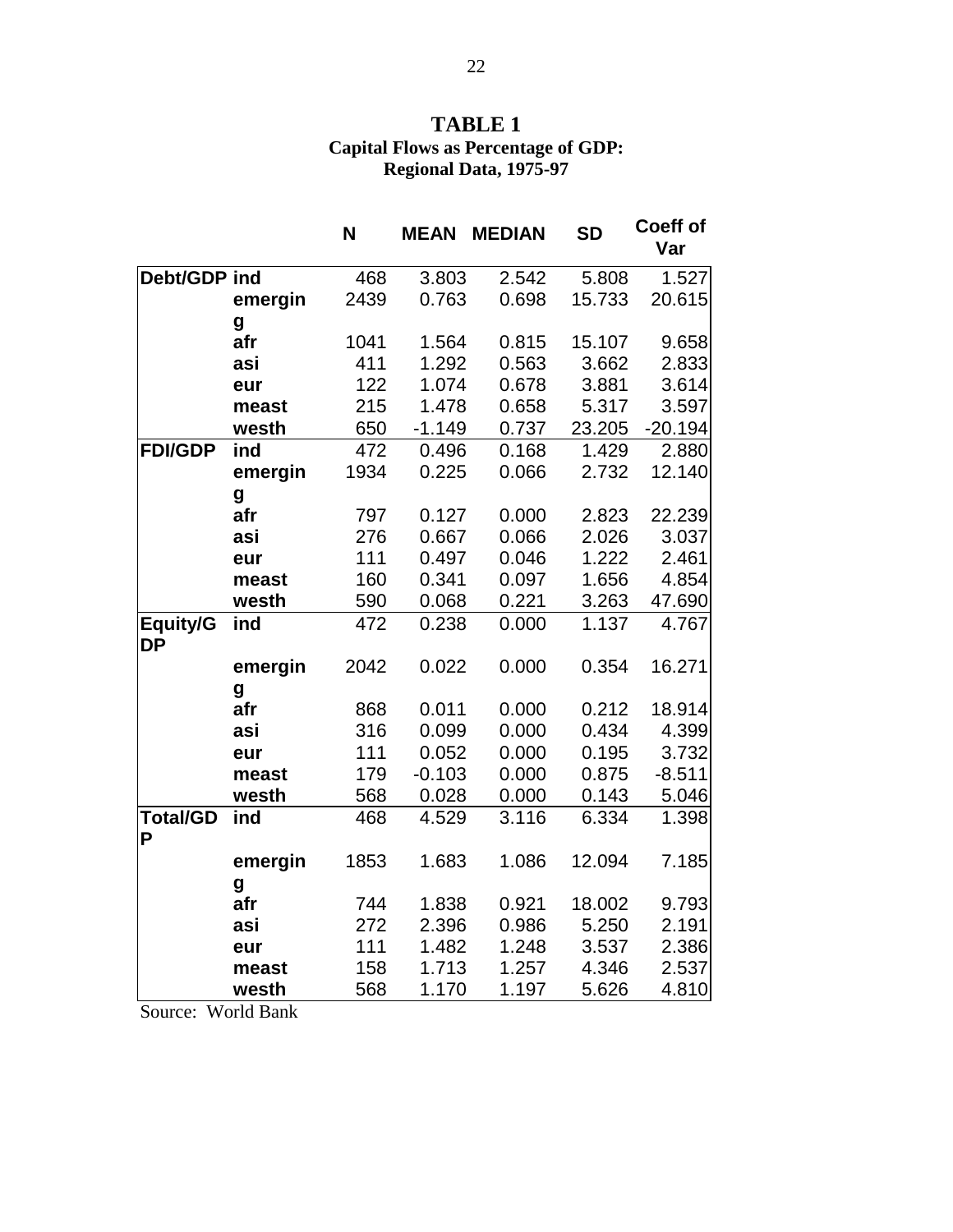# **TABLE 2**

|         |                          |          |                      |                                                                                                                                                   | <b>COEF VAR</b> |
|---------|--------------------------|----------|----------------------|---------------------------------------------------------------------------------------------------------------------------------------------------|-----------------|
|         | 158                      |          | 2.165                | 4.550                                                                                                                                             | 1.367           |
|         |                          |          |                      |                                                                                                                                                   |                 |
| emergin | 827                      |          | 1.477                | 21.504                                                                                                                                            | 19.273          |
| g       |                          |          |                      |                                                                                                                                                   |                 |
| afr     | 357                      |          | 1.698                | 25.114                                                                                                                                            | 9.215           |
| asi     | 127                      | 1.707    | 0.700                | 2.962                                                                                                                                             | 1.735           |
| eur     | 37                       |          | 1.001                | 5.895                                                                                                                                             | 2.608           |
| meast   | 80                       | 2.341    | 1.593                | 4.074                                                                                                                                             | 1.740           |
| westh   | 226                      |          | 1.682                | 25.808                                                                                                                                            | $-10.844$       |
| ind     | 146                      |          | 2.891                | 3.944                                                                                                                                             | 1.005           |
|         |                          |          |                      |                                                                                                                                                   |                 |
|         | 764                      |          | 0.743                | 10.281                                                                                                                                            | 10.088          |
|         |                          |          |                      |                                                                                                                                                   |                 |
| afr     | 324                      |          | 1.347                | 5.131                                                                                                                                             | 2.578           |
| asi     | 132                      |          | 0.656                | 2.820                                                                                                                                             | 2.764           |
| eur     | 36                       |          | 0.323                | 2.545                                                                                                                                             | 7.531           |
| meast   | 68                       |          | 0.732                | 3.075                                                                                                                                             | 2.193           |
| westh   | 204                      | $-0.531$ | 0.556                | 18.492                                                                                                                                            | $-34.811$       |
| ind     | 164                      | 4.151    | 2.508                | 7.907                                                                                                                                             | 1.905           |
|         |                          |          |                      |                                                                                                                                                   |                 |
| emergin | 848                      | 0.189    | 0.196                | 12.877                                                                                                                                            | 68.222          |
|         |                          |          |                      |                                                                                                                                                   |                 |
| afr     | 360                      |          | 0.134                | 2.860                                                                                                                                             | 97.275          |
| asi     | 152                      |          | 0.422                | 4.687                                                                                                                                             | 3.964           |
| eur     | 49                       | 0.719    | 1.101                | 2.358                                                                                                                                             | 3.280           |
| meast   | 67                       |          | $-0.101$             | 7.771                                                                                                                                             | 14.797          |
| westh   | 220                      |          | 0.114                | 24.333                                                                                                                                            | $-53.178$       |
|         | ind<br>emergin<br>g<br>g | N        | <b>MEAN</b><br>3.328 | <b>MEDIAN</b><br>1.116<br>2.725<br>2.260<br>$-2.380$<br>3.926<br>1.019<br>1.990<br>1.020<br>0.338<br>1.402<br>0.029<br>1.182<br>0.525<br>$-0.458$ | <b>SD</b>       |

## **Debt Capital Flows as Percentage of GDP: Regional Data: Alternative Periods, 1975-97**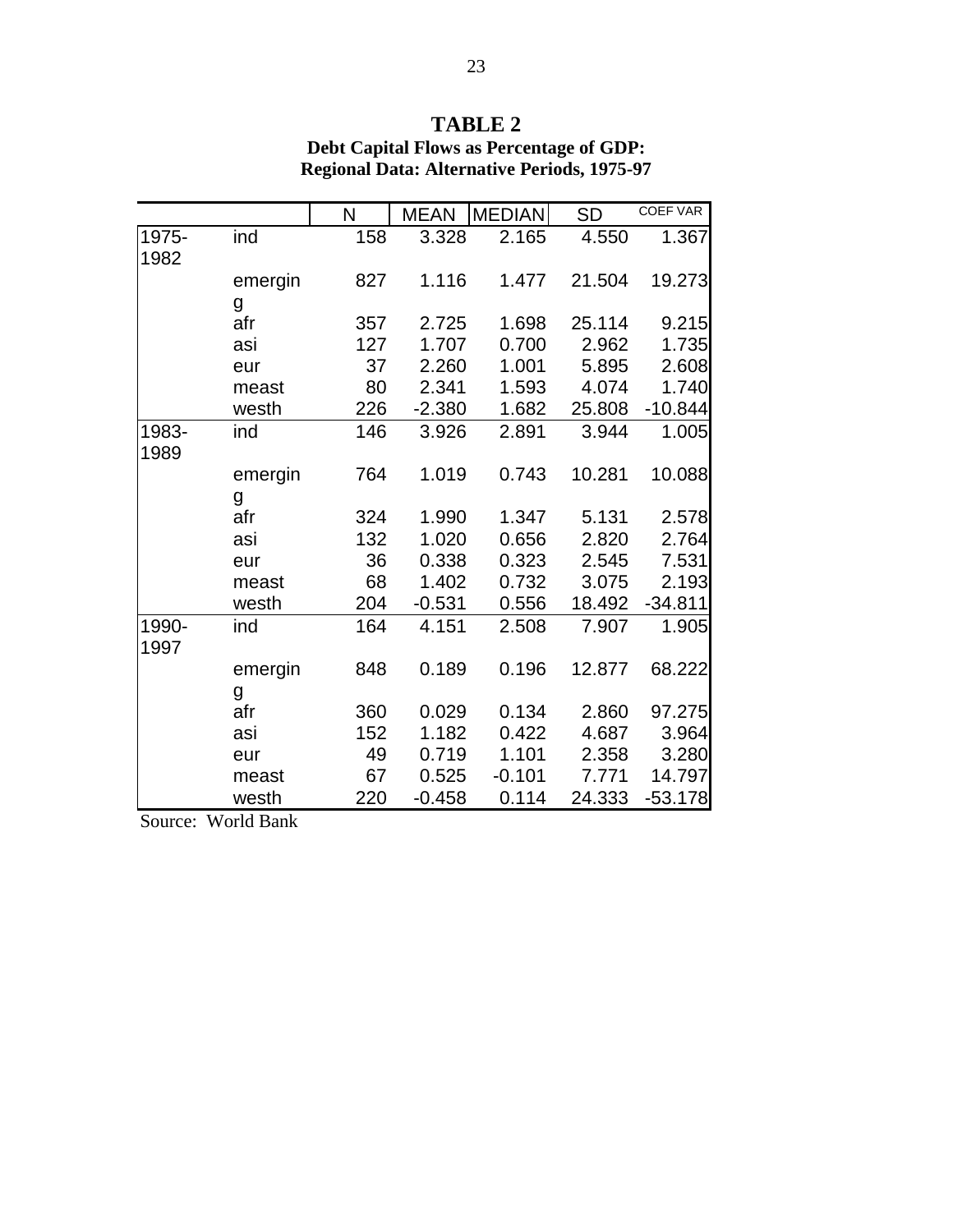|       |         | N   | <b>MEAN</b> | <b>MEDIAN</b> | <b>SD</b> | <b>COEF VAR</b> |
|-------|---------|-----|-------------|---------------|-----------|-----------------|
| 1975- | ind     | 160 | 0.099       | 0.026         | 1.063     | 10.763          |
| 1982  |         |     |             |               |           |                 |
|       | emergin | 669 | 0.146       | 0.011         | 2.374     | 16.207          |
|       | g       |     |             |               |           |                 |
|       | afr     | 288 | 0.131       | 0.000         | 2.916     | 22.185          |
|       | asi     | 87  | 0.492       | 0.002         | 1.605     | 3.260           |
|       | eur     | 32  | 0.053       | 0.000         | 0.937     | 17.756          |
|       | meast   | 59  | 0.701       | 0.157         | 1.766     | 2.519           |
|       | westh   | 203 | $-0.127$    | 0.083         | 2.053     | $-16.183$       |
| 1983- | ind     | 147 | 0.496       | 0.136         | 1.389     | 2.800           |
| 1989  |         |     |             |               |           |                 |
|       | emergin | 621 | $-0.062$    | 0.000         | 3.183     | $-51.691$       |
|       | g       |     |             |               |           |                 |
|       | afr     | 259 | $-0.054$    | $-0.026$      | 2.093     | $-38.747$       |
|       | asi     | 90  | 0.456       | 0.003         | 1.974     | 4.330           |
|       | eur     | 35  | 0.206       | 0.000         | 0.769     | 3.739           |
|       | meast   | 49  | 0.422       | 0.058         | 1.533     | 3.632           |
|       | westh   | 188 | $-0.496$    | 0.000         | 4.959     | $-10.007$       |
| 1990- | ind     | 165 | 0.882       | 0.545         | 1.658     | 1.881           |
| 1997  |         |     |             |               |           |                 |
|       | emergin | 644 | 0.583       | 0.221         | 2.569     | 4.406           |
|       | g       |     |             |               |           |                 |
|       | afr     | 250 | 0.309       | 0.017         | 3.327     | 10.759          |
|       | asi     | 99  | 1.012       | 0.252         | 2.350     | 2.323           |
|       | eur     | 44  | 1.051       | 0.582         | 1.480     | 1.408           |
|       | meast   | 52  | $-0.144$    | 0.086         | 1.546     | $-10.740$       |
|       | westh   | 199 | 0.800       | 0.582         | 1.808     | 2.258           |

### **TABLE 3 FDI Capital Flows as Percentage of GDP: Regional Data: Alternative Periods, 1975-97**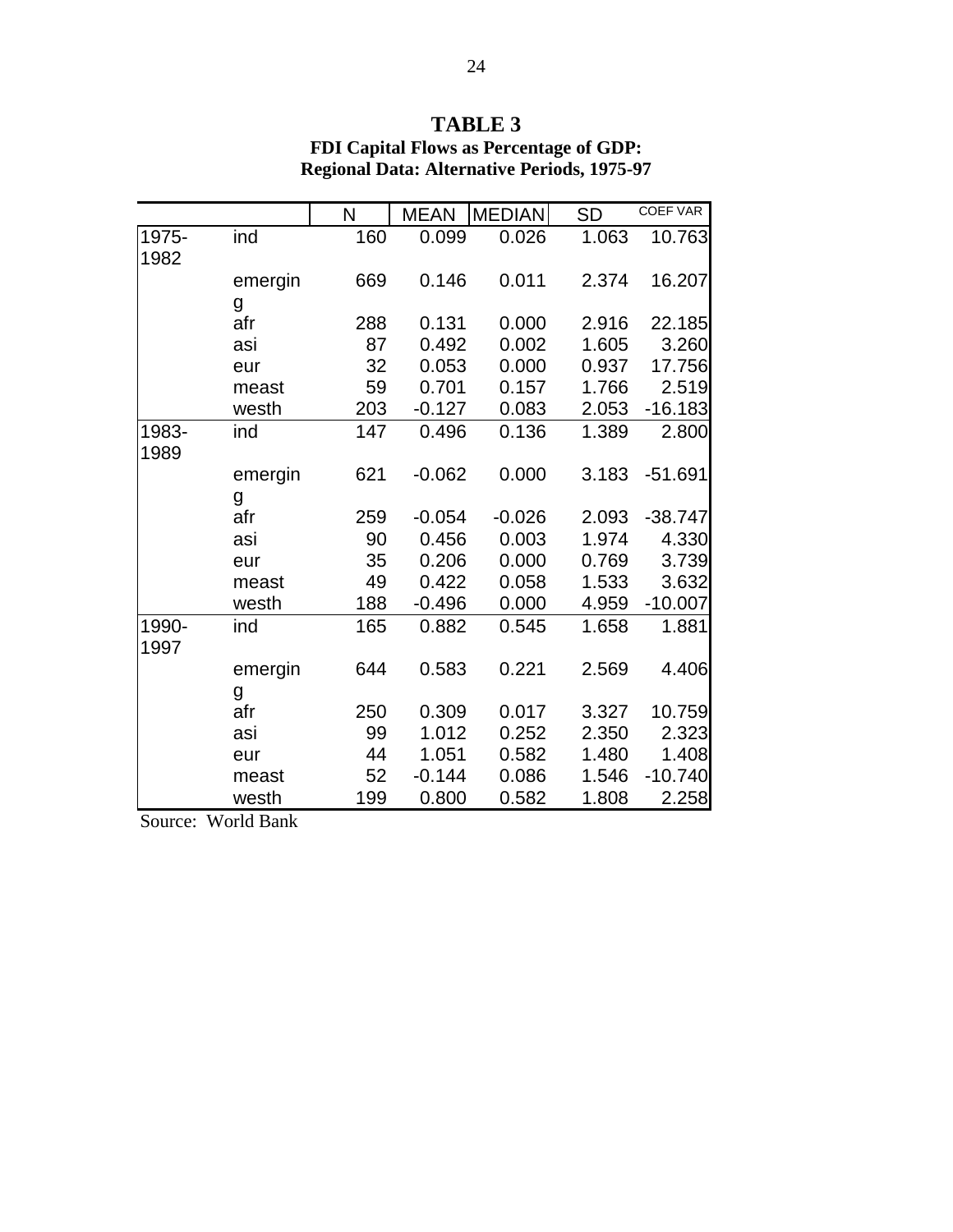# **TABLE 4**

|       |         | N   | <b>MEAN</b> | <b>MEDIAN</b> | <b>SD</b> | COEF VAR       |
|-------|---------|-----|-------------|---------------|-----------|----------------|
| 1975- | ind     | 160 | $-0.059$    | 0.000         | 0.380     | $-6.426$       |
| 1982  |         |     |             |               |           |                |
|       | emergin | 717 | 0.022       | 0.000         | 0.369     | 16.794         |
|       | g       |     |             |               |           |                |
|       | afr     | 314 | 0.007       | 0.000         | 0.206     | 27.603         |
|       | asi     | 101 | 0.057       | 0.000         | 0.230     | 4.046          |
|       | eur     | 32  | 0.000       | 0.000         | 0.000     |                |
|       | meast   | 67  | 0.115       | 0.000         | 1.086     | 9.461          |
|       | westh   | 203 | 0.000       | 0.000         |           | 0.021 -128.270 |
| 1983- | ind     | 147 | 0.318       | 0.000         | 1.571     | 4.947          |
| 1989  |         |     |             |               |           |                |
|       | emergin | 680 | $-0.021$    | 0.000         | 0.295     | $-14.163$      |
|       | g       |     |             |               |           |                |
|       | afr     | 301 | $-0.005$    | 0.000         | 0.095     | $-18.461$      |
|       | asi     | 104 | 0.048       | 0.000         | 0.303     | 6.337          |
|       | eur     | 35  | 0.000       | 0.000         | 0.001     | 5.916          |
|       | meast   | 56  | $-0.320$    | 0.000         | 0.866     | $-2.703$       |
|       | westh   | 184 | 0.002       | 0.000         | 0.014     | 7.810          |
| 1990- | ind     | 165 | 0.457       | 0.175         | 1.111     | 2.432          |
| 1997  |         |     |             |               |           |                |
|       | emergin | 645 | 0.066       | 0.000         | 0.386     | 5.822          |
|       | g       |     |             |               |           |                |
|       | afr     | 253 | 0.035       | 0.000         | 0.302     | 8.528          |
|       | asi     | 111 | 0.184       | 0.000         | 0.627     | 3.406          |
|       | eur     | 44  | 0.131       | 0.049         | 0.294     | 2.236          |
|       | meast   | 56  | $-0.145$    | 0.000         | 0.450     | $-3.097$       |
|       | westh   | 181 | 0.087       | 0.000         | 0.241     | 2.772          |

### **Portfolio Capital Flows as Percentage of GDP: Regional Data: Alternative Periods, 1975-97**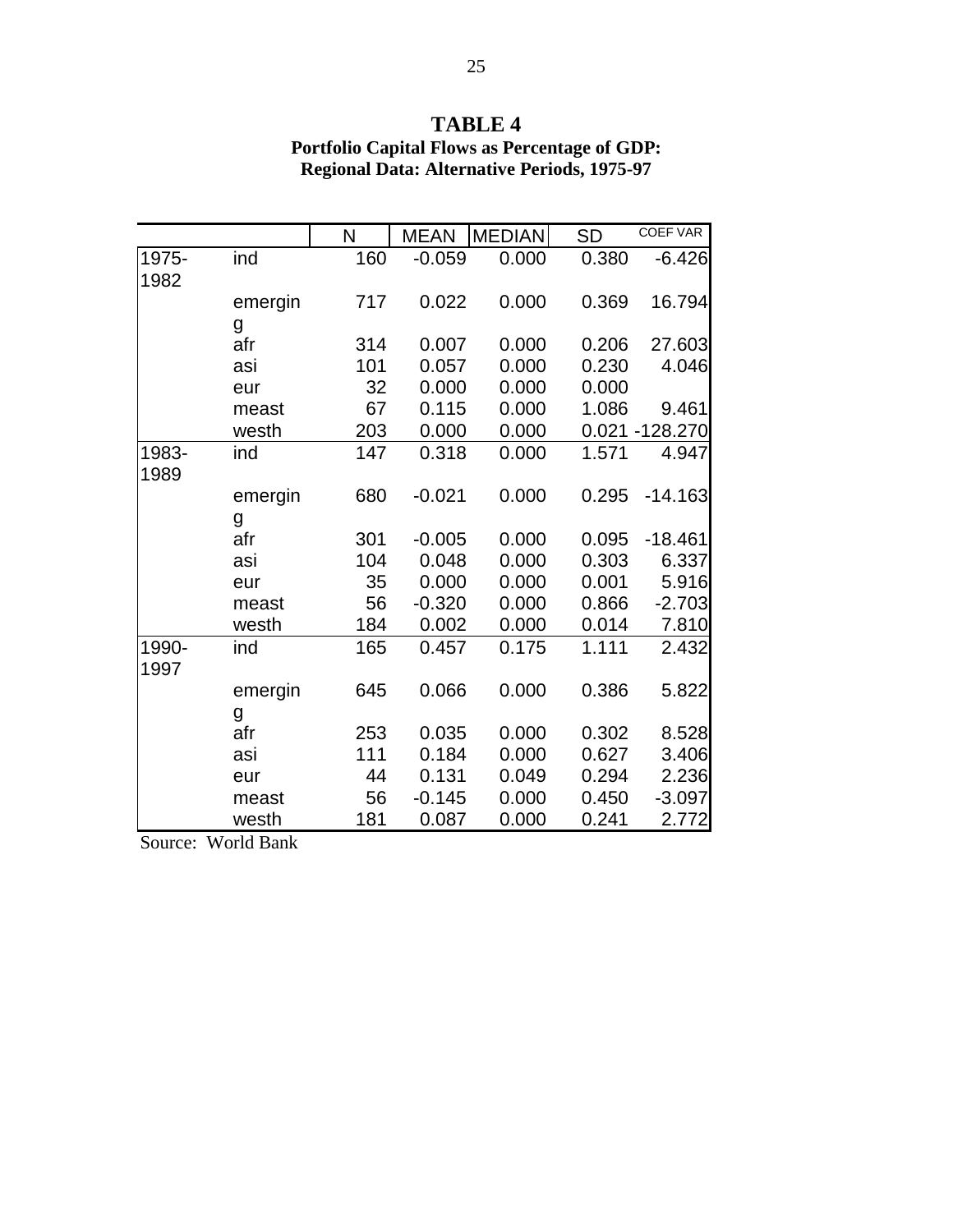# **TABLE 5**

**Total Capital Flows as Percentage of GDP: Regional Data: Alternative Periods, 1975-97**

|               |              | N   | <b>MEA</b> | <b>MEDIA</b> | <b>SD</b>  | <b>COEF</b> |
|---------------|--------------|-----|------------|--------------|------------|-------------|
|               |              |     | N          | N            |            | <b>VAR</b>  |
| 1975-<br>1982 | ind          | 158 | 3.352      | 2.385        | 4.871      | 1.453       |
|               | emergin<br>g | 661 | 2.573      | 1.876        | 18.97<br>0 | 7.374       |
|               | afr          | 280 | 2.976      | 1.640        | 28.67<br>7 | 9.637       |
|               | asi          | 87  | 2.601      | 1.258        | 4.274      | 1.643       |
|               | eur          | 32  | 2.023      | 1.233        | 4.864      | 2.404       |
|               | meast        | 59  | 3.129      | 2.702        | 4.278      | 1.367       |
|               | westh        | 203 | 1.930      | 1.976        | 4.751      | 2.462       |
| 1983-<br>1989 | ind          | 146 | 4.756      | 3.463        | 5.171      | 1.087       |
|               | emergin<br>g | 610 | 1.470      | 0.726        | 5.451      | 3.709       |
|               | afr          | 252 | 1.843      | 0.903        | 5.553      | 3.013       |
|               | asi          | 90  | 1.616      | 0.727        | 4.112      | 2.544       |
|               | eur          | 35  | 0.520      | 0.274        | 2.791      | 5.371       |
|               | meast        | 49  | 1.990      | 1.109        | 3.820      | 1.920       |
|               | westh        | 184 | 0.929      | 0.436        | 6.508      | 7.004       |
| 1990-<br>1997 | ind          | 164 | 5.461      | 3.957        | 8.126      | 1.488       |
|               | emergin<br>g | 582 | 0.897      | 0.645        | 4.967      | 5.540       |
|               | afr          | 212 | 0.330      | 0.351        | 3.624      | 10.969      |
|               | asi          | 95  | 2.947      | 1.033        | 6.768      | 2.297       |
|               | eur          | 44  | 1.855      | 1.700        | 2.772      | 1.495       |
|               | meast        | 50  | $-0.229$   | $-0.417$     | 4.268      | $-18.635$   |
|               | westh        | 181 | 0.562      | 0.667        | 5.499      | 9.789       |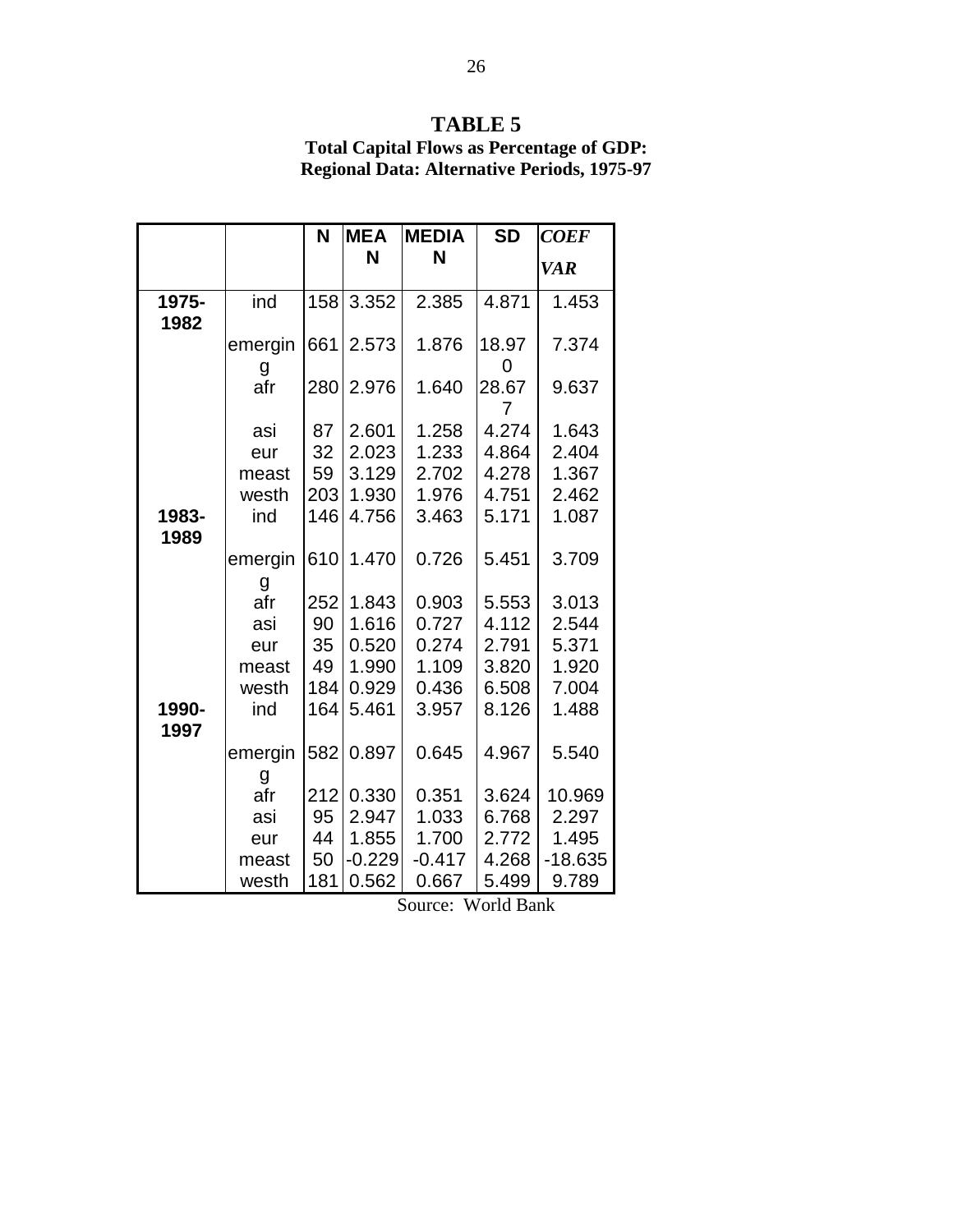**Table 6 Kruskal-Wallis Test for Equality of Samples**

|               |                                                                 | emerg | afr | asi                                           | eur     | meast                                                                                            | westh           |
|---------------|-----------------------------------------------------------------|-------|-----|-----------------------------------------------|---------|--------------------------------------------------------------------------------------------------|-----------------|
| 1975-         | Total/GDP 127.590 90.0509 64.2610                               |       |     |                                               | 35.8460 | 31.0624                                                                                          | 96.6005         |
| 1997          |                                                                 |       |     |                                               |         |                                                                                                  |                 |
|               | Debt/GDP 130.884 84.5215 99.6577 44.2196 49.2166 98.4499        |       |     |                                               |         |                                                                                                  |                 |
|               |                                                                 |       |     |                                               |         |                                                                                                  |                 |
|               | FDI/GDP                                                         |       |     |                                               |         | 7.68736 23.1302 0.01295 0.13054 0.81510 1.28082                                                  |                 |
|               |                                                                 |       |     |                                               |         |                                                                                                  |                 |
|               | Equity/GD 15.7496 19.9532 0.88373                               |       |     |                                               |         | 0.36937 13.7906 8.80297                                                                          |                 |
|               |                                                                 |       |     |                                               |         |                                                                                                  |                 |
| 1975-<br>1982 | Total/GDP 3.61890 3.04518 4.34091 4.57845                       |       |     |                                               |         |                                                                                                  | 0.09373 1.68014 |
|               | Debt/GDP 9.00384 3.96477 16.4638 8.23975 3.05516 4.07629        |       |     |                                               |         |                                                                                                  |                 |
|               |                                                                 |       |     |                                               |         |                                                                                                  |                 |
|               | <b>FDI/GDP</b>                                                  |       |     |                                               |         | $\vert 0.93567 \mid 0.12325 \vert$ 2.07707 $\vert$ 0.01943 $\vert$ 6.21363 $\vert 0.10462 \vert$ |                 |
|               |                                                                 |       |     |                                               |         |                                                                                                  |                 |
|               | Equity/GD 8.02259 4.41921 9.85285 1.64455                       |       |     |                                               |         |                                                                                                  | 3.451894.78167  |
|               |                                                                 |       |     |                                               |         |                                                                                                  |                 |
| 1983-         | Total/GDP  71.2470  39.1441  48.5343  27.8061  13.2865  62.8435 |       |     |                                               |         |                                                                                                  |                 |
| 1989          |                                                                 |       |     |                                               |         |                                                                                                  |                 |
|               | Debt/GDP 58.0061 24.9559 58.5732 26.9226 23.8801 51.5738        |       |     |                                               |         |                                                                                                  |                 |
|               |                                                                 |       |     |                                               |         |                                                                                                  |                 |
|               | FDI/GDP                                                         |       |     | 10.4387   14.6369 1.41809   1.14326   0.57386 |         |                                                                                                  | 6.81855         |
|               |                                                                 |       |     |                                               |         |                                                                                                  |                 |
|               | Equity/GD 25.2011 23.3948 6.57147 5.24491                       |       |     |                                               |         | 14.6838                                                                                          | 15.7491         |
| 1990-         | Total/GDP 78.7055 69.6294 22.2079 11.3815 34.1222 52.9349       |       |     |                                               |         |                                                                                                  |                 |
| 1997          |                                                                 |       |     |                                               |         |                                                                                                  |                 |
|               | Debt/GDP 68.8277 62.1875 27.9348 12.8117 27.2273 51.2594        |       |     |                                               |         |                                                                                                  |                 |
|               |                                                                 |       |     |                                               |         |                                                                                                  |                 |
|               | FDI/GDP                                                         |       |     |                                               |         | 7.20749 25.6723 0.38053 1.19719 11.5887 0.03748                                                  |                 |
|               |                                                                 |       |     |                                               |         |                                                                                                  |                 |
|               | Equity/GD 24.8919 25.9106 5.94600 1.95591 18.6498 13.1155       |       |     |                                               |         |                                                                                                  |                 |
|               |                                                                 |       |     |                                               |         |                                                                                                  |                 |

• The null hypothesis is that each emerging region comes from the same population than the industrial countries. The test is distributed  $\chi^2$  with one degree of freedom. The critical value at the 10% level is 2.71.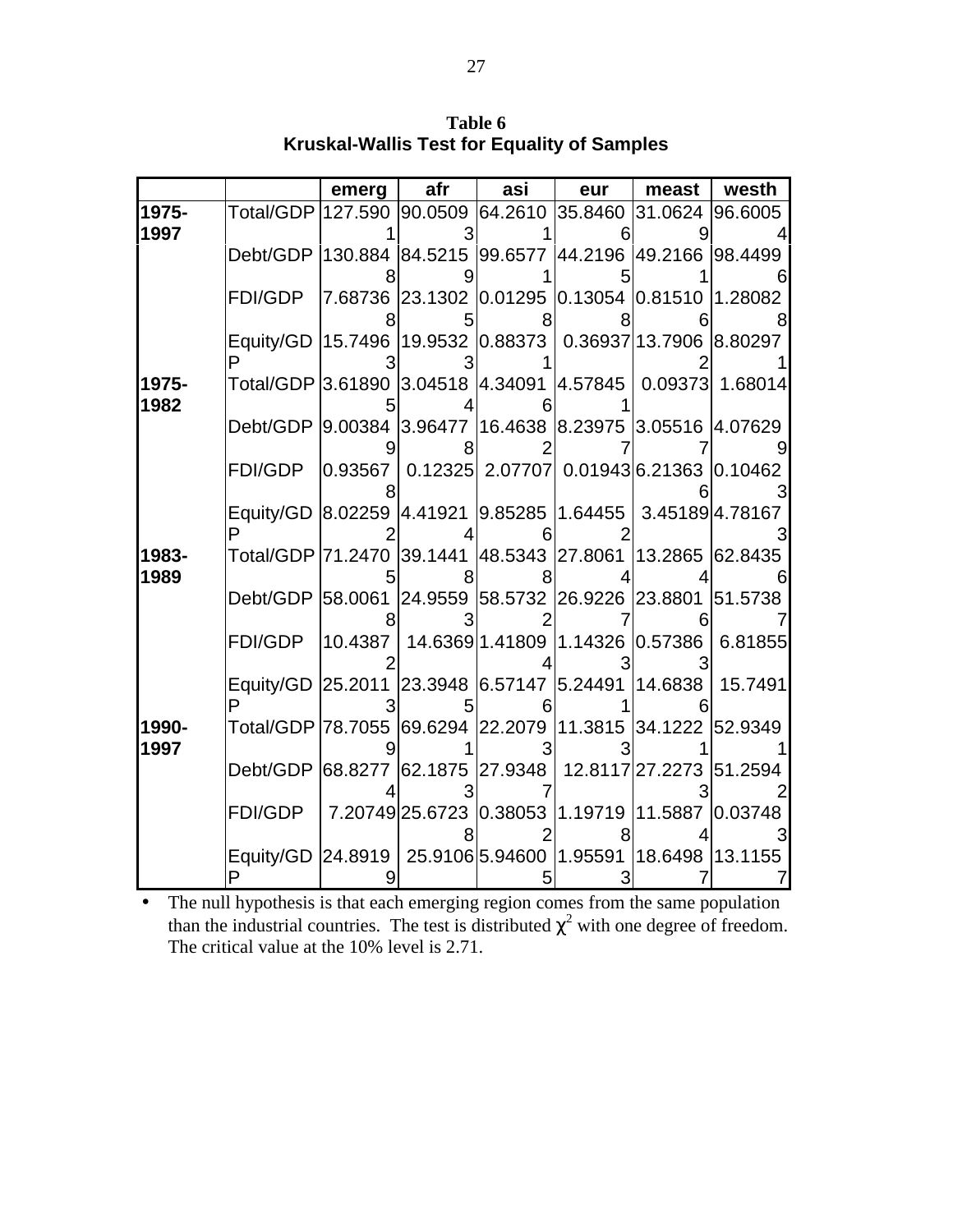# **Alternative Indicators of Capital Mobility:**

# **Summary Statistics**

### *A. NUYCO INDEX*

### *A.1 All Countries*

|                    | Obs | Mean     | Std. Dev. | Min | Max |
|--------------------|-----|----------|-----------|-----|-----|
|                    |     |          |           |     |     |
| NUYCO <sub>8</sub> | 61  | 3.737705 | 2.040438  |     |     |
|                    |     |          |           |     |     |
| NUYCO9             | 61  | 3.737705 | 2.136209  |     |     |
|                    |     |          |           |     |     |
| NUYCO <sub>8</sub> | 61  | 7.47541  | 4.002527  |     | 10  |
| 19                 |     |          |           |     |     |

### *A.2 Industrial Countries*

| Variable           | Obs | Mean     | Std. Dev. | Min | Max |
|--------------------|-----|----------|-----------|-----|-----|
|                    |     |          |           |     |     |
| NUYCO <sub>8</sub> | 21  | 3.142857 | 2.329929  |     |     |
|                    |     |          |           |     |     |
| NUYCO <sub>9</sub> | 21  | 2.714286 | 2.452404  |     |     |
|                    |     |          |           |     |     |
| NUYCO <sub>8</sub> | 21  | 5.857143 | 4.607447  |     |     |
| 19                 |     |          |           |     |     |

### *A. 3 Emerging Countries*

| Variable           | Obs | Mean  | Std. Dev. | Min      | Max |
|--------------------|-----|-------|-----------|----------|-----|
|                    |     |       |           |          |     |
| NUYCO <sub>8</sub> | 40  | 4.05  | 1.82504   | $\theta$ |     |
|                    |     |       |           |          |     |
| NUYCO9             | 40  | 4.275 | 1.753933  |          |     |
|                    |     |       |           |          |     |
| NUYCO <sub>8</sub> | 40  | 8.325 | 3.407289  | O        | 10  |
| 19                 |     |       |           |          |     |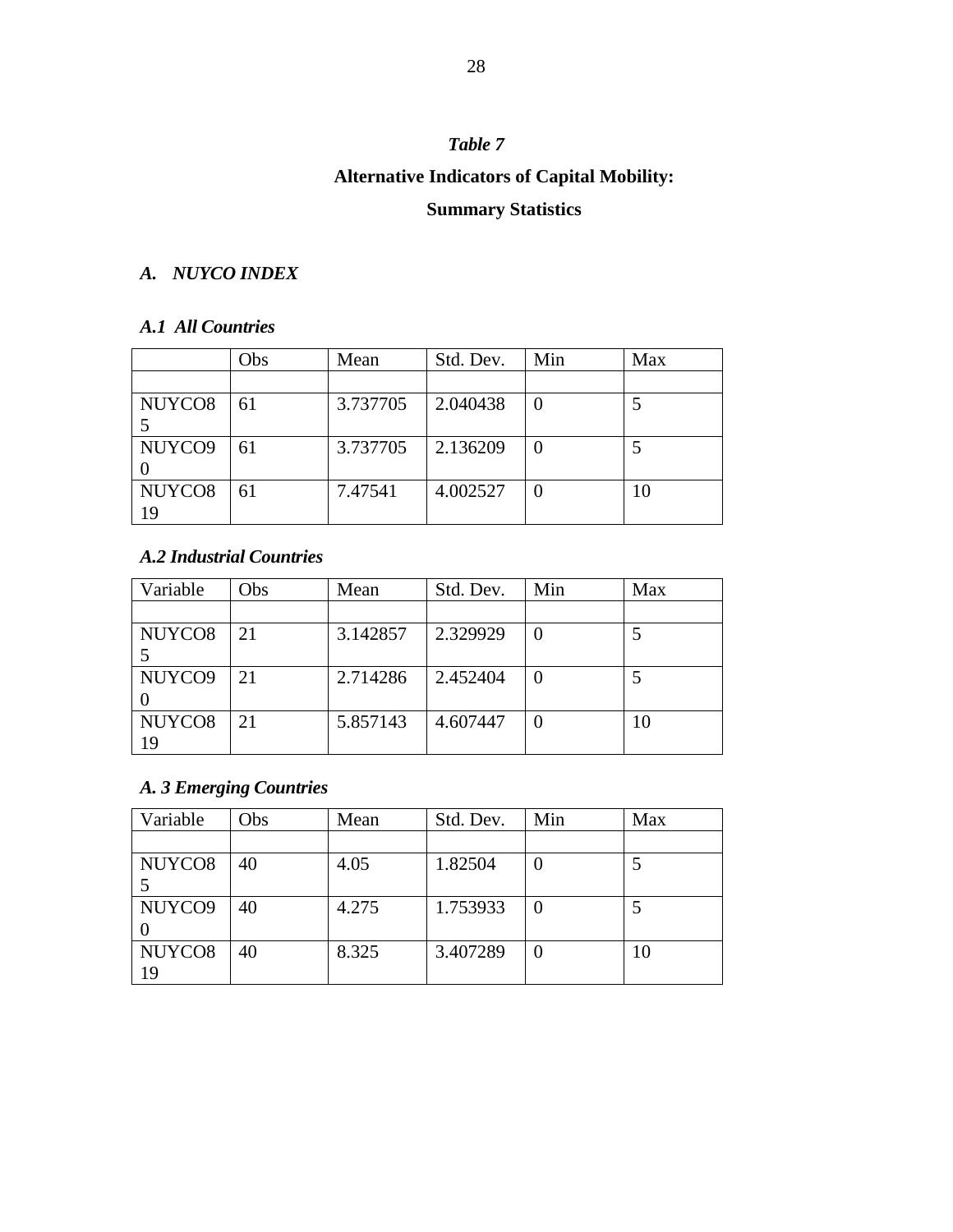# *B. QUINN INDEX (CAPOP)*

### *B.1 All Countries*

| Variable | Obs | Mean     | Std. Dev. | Min | Max |
|----------|-----|----------|-----------|-----|-----|
|          |     |          |           |     |     |
| CAPOP73  | 165 | 2.069231 | 1.089283  |     |     |
| CAPOP87  | 65  | 2.338462 | 1.142597  |     |     |

### *B.2 Industrial Countries*

| Variable     | Obs             | Mean     | Std. Dev. | Min | Max |
|--------------|-----------------|----------|-----------|-----|-----|
|              |                 |          |           |     |     |
| CAPOP73      | $\mathcal{D}$ 1 | 2.452381 | .756716   |     |     |
| <b>CAPOP</b> | ↑               | 3.333333 | .5773503  | 2.5 |     |
| 87           |                 |          |           |     |     |

### *B.3 Emerging Markets*

| Variable           | Obs | Mean     | Std. Dev. | Min | Max |
|--------------------|-----|----------|-----------|-----|-----|
|                    |     |          |           |     |     |
| <b>CAPOP</b><br>73 | 44  | 1.886364 | 1.180577  |     |     |
| <b>CAPOP</b><br>87 | 44  | 1.863636 | 1.036338  |     |     |

Source: See text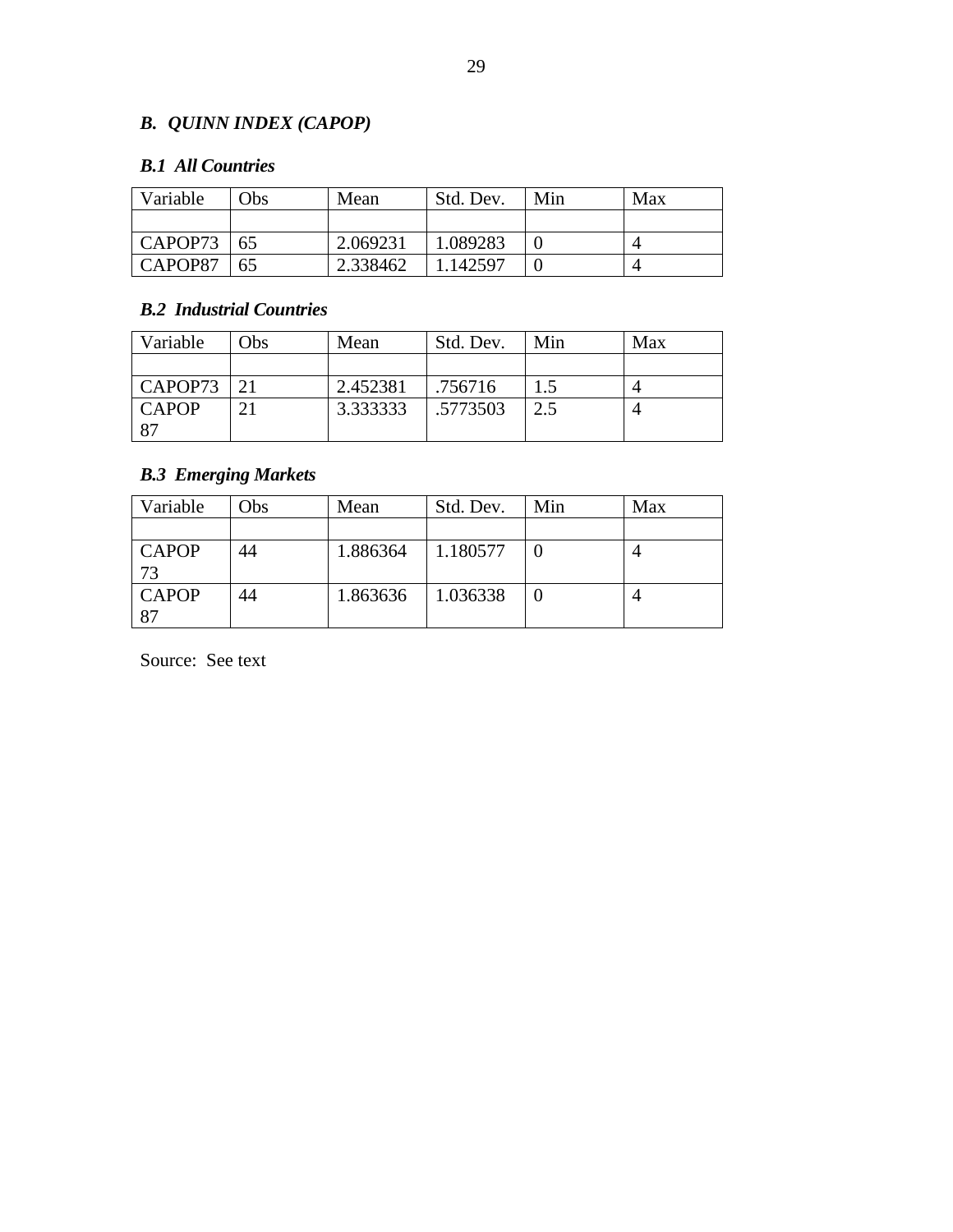### **Capital Account Openness and GDP Growth: Cross Country Econometric Results, 1980s (Weighted Least Squares and Instrumental Variables WLS)\***

### *A. Real GDP Growth, Weighted Least Squares: All Countries*

| gro80s  | Coef.      | Std. Err. |          | $P > t$ . |
|---------|------------|-----------|----------|-----------|
|         |            |           |          |           |
| Capop87 | .0030046   | .0023936  | 1.255    | 0.215     |
| human65 | .0031461   | .001128   | 2.789    | 0.007     |
| qdp651  | $-0123794$ | .0041281  | $-2.999$ | 0.004     |
| inv80s  | .1603782   | .0283357  | 5.660    | 0.000     |
| cons    | .0539573   | .0283515  | 1.903    | 0.062     |
|         |            |           |          |           |

Number of obs = 59; F( 4, 54) =13.14; R-squared = 0.4932

#### *B. Real GDP Growth, IV-Weighted Least Squares: All Countries\**

| $g$ ro $80s$        | Coef.        | Std. Err. |          | P > t |
|---------------------|--------------|-----------|----------|-------|
|                     |              |           |          |       |
| Capop87             | .0079586     | .0035431  | 2.246    | 0.029 |
| human <sub>65</sub> | .0029805     | .001113   | 2.678    | 0.010 |
| gdp651              | $-0.0162367$ | .0044724  | $-3.630$ | 0.001 |
| inv80s              | .1475412     | .0287109  | 5.139    | 0.000 |
| cons                | .0765549     | .0298211  | 2.567    | 0.013 |
|                     |              |           |          |       |

Number of obs = 56; F( 4, 51) = 13.70; R-squared =  $0.5023$ 

### *C: TFP Growth, Weighted Least Squares: All Countries*

| tfp80               | Coef.        | Std. Err. |          | P > t |
|---------------------|--------------|-----------|----------|-------|
|                     |              |           |          |       |
| Capop87             | .0053182     | .00277    | 1.920    | 0.060 |
| human <sub>65</sub> | .0048019     | .0012986  | 3.698    | 0.000 |
| gdp651              | $-0.0124138$ | .0047     | $-2.641$ | 0.011 |
| cons                | .0612132     | .0329048  | .860     | 0.068 |

Number of obs =  $62$ ; F( 3, 58) = 8.31; R-squared = 0.3006

|  |  |  |  |  | D: TFP Growth, IV-Weighted Least Squares: All Countries** |
|--|--|--|--|--|-----------------------------------------------------------|
|--|--|--|--|--|-----------------------------------------------------------|

| tfp80               | Coef.       | Std. Err. |          | P > t |
|---------------------|-------------|-----------|----------|-------|
|                     |             |           |          |       |
| Capop87             | .0059084    | .002569   | 2.300    | 0.025 |
| human <sub>65</sub> | .0019274    | .0008243  | 2.338    | 0.023 |
| gdp651              | $-.0058782$ | .0033151  | $-1.773$ | 0.082 |
| cons                | .0223116    | .0217966  | 1.024    | 0.311 |

Number of obs = 58: F( 3, 54) = 6.84; R-squared =  $0.1758$ 

\* Instruments: human6 gdp65 qcap7 lly70 inv80 open80 dist lly75 bmp75l \*\* Instruments: human6 gdp65 qcap7 lly70 open80 dist lly75 bmp75l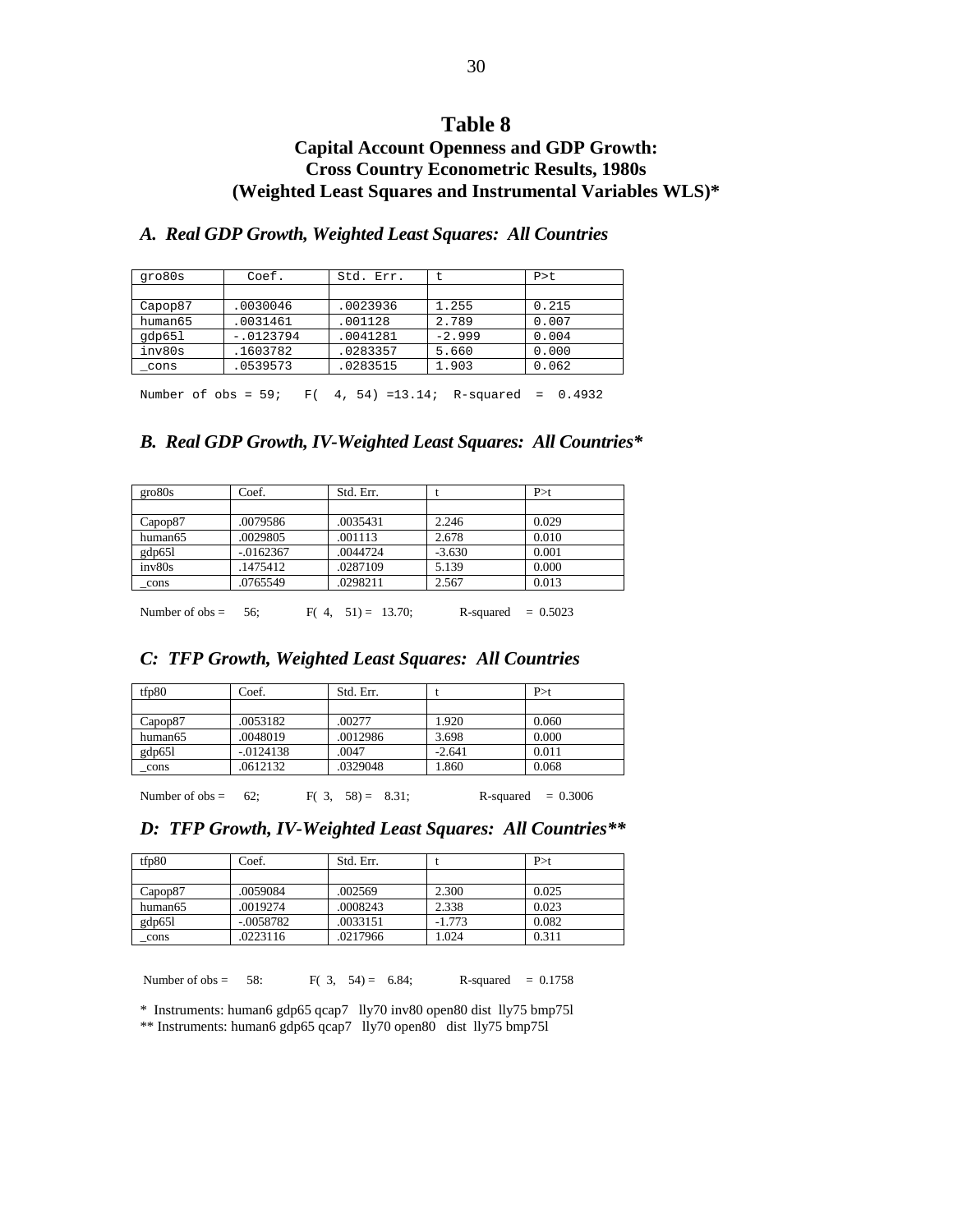### **Capital Account Liberalization and GDP Growth: Cross Country Econometric Results, 1980s (Weighted Least Squares and Instrumental Variables WLS)\***

#### *A. Growth, Weighted Least Squares: All Countries*

| gro80s               | Coef.        | Std. Err. |          | P > t |
|----------------------|--------------|-----------|----------|-------|
|                      |              |           |          |       |
| human65              | .0028349     | .0011286  | 2.512    | 0.015 |
| gdp651               | $-0.0101456$ | .0038152  | $-2.659$ | 0.010 |
| inv80s               | 1550862      | .0281895  | 5.502    | 0.000 |
| $D_{\text{\_capop}}$ | .003052      | .0015201  | 2.008    | 0.050 |
| cons                 | .0443192     | .0272326  | 1.627    | 0.110 |

F( 4, 53) = 14.17; Prob > F = 0.0000; R-squared = 0.5167; N = 59

#### *B. Growth, IV-Weighted Least Squares: All Countries\**

| ero80s  | Coef.       | Std. Err. |          | P > t |
|---------|-------------|-----------|----------|-------|
|         |             |           |          |       |
| D capop | .0051239    | .0026291  | 1.949    | 0.057 |
| gdp65l  | $-.0096943$ | .0039819  | $-2.435$ | 0.019 |
| inv80s  | .1515098    | .030562   | 4.957    | 0.000 |
| human65 | .0024621    | .0012104  | 2.034    | 0.047 |
| cons    | .0416354    | .0285659  | 1.458    | 0.151 |

F( 4, 50) = 12.49; Prob > F = 0.0000; R-squared = 0.4883; N = 55

#### *C. TFP Growth, IV, Weighted Least Squares: All Countries\*\**

| tfp80    | Coef.       | Std. Err. |          | P > t |
|----------|-------------|-----------|----------|-------|
|          |             |           |          |       |
| qdcap738 | .0053401    | .0016531  | 3.230    | 0.002 |
| human65  | .00144      | .0008524  | 1.689    | 0.097 |
| gdp651   | $-.0019287$ | .0027714  | $-0.696$ | 0.490 |
| cons     | .0042915    | .0200442  | 0.214    | 0.831 |

Number of obs = 57; F( 3, 53) = 8.49; R-squared = 0.1884

#### *D. TFP Growth, Weighted Least Squares: All Countries*

| tfp80    | Coef.       | Std. Err. |          | P > t |  |
|----------|-------------|-----------|----------|-------|--|
|          |             |           |          |       |  |
| qdcap738 | .0025068    | .0009653  | 2.597    | 0.012 |  |
| human65  | .001953     | .000744   | 2.625    | 0.011 |  |
| gdp65l   | $-.0017833$ | .0024749  | $-0.721$ | 0.474 |  |
| cons     | .0024587    | .0178655  | 0.138    | 0.891 |  |

Number of obs = 60; F( 3, 56) = 9.24; R-squared = 0.3311

\* The following instruments were used: (human65 gdp65l inv80 qcap58 qopen58 qopen73 qcap73 lly75 dist)

\*\* Instruments: human6 gdp65 qcap7 lly70 open80 dist lly75 bmp75l)